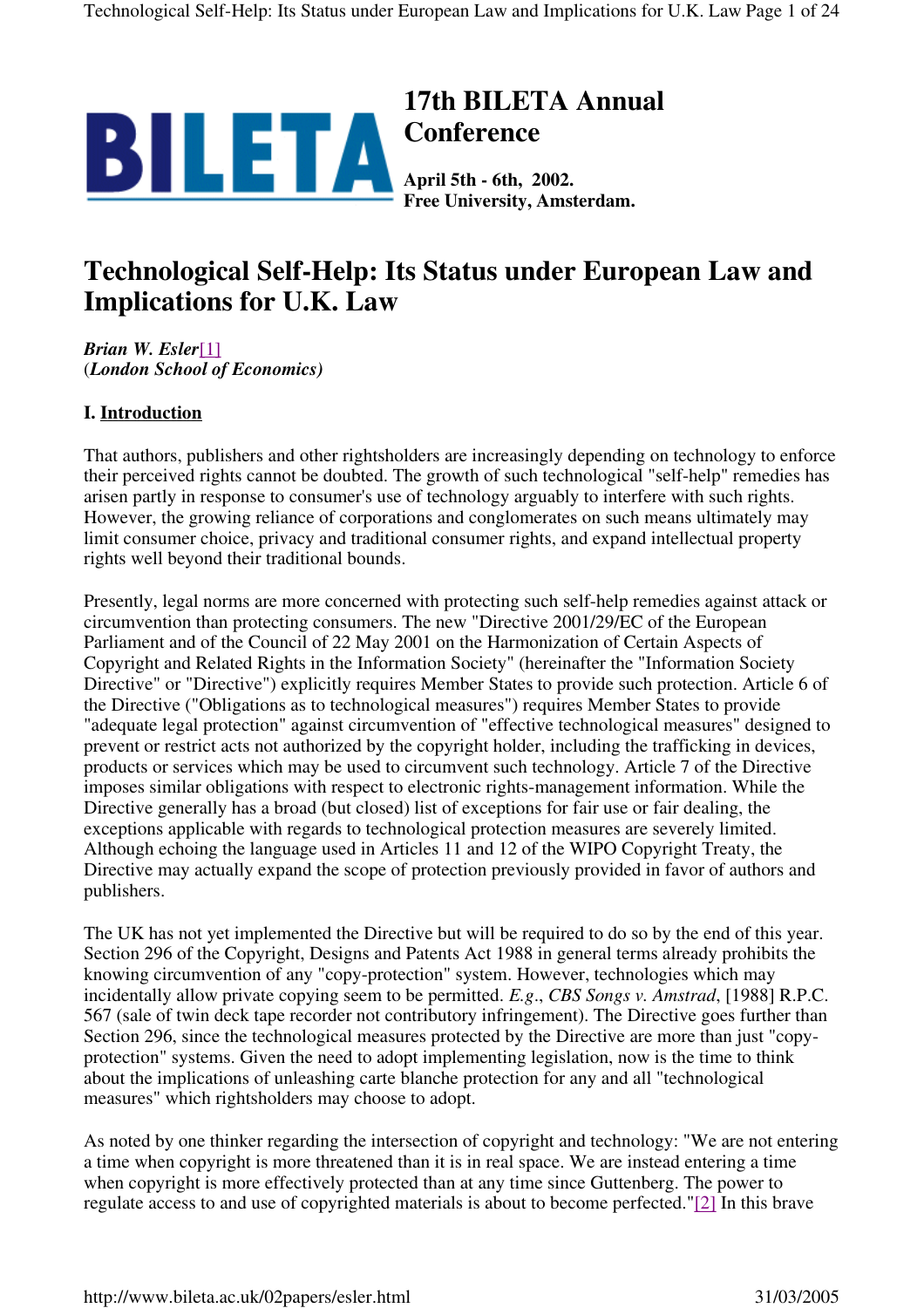new world of potentially perfect control, issues of privacy, free speech and consumer protection must also be considered. Allowed to proceed unchecked, technological "self-help" may dry up much of the common well of information and knowledge which copyright was originally created to protect.

### **II. Technological Protection Measures: An Overview**

Examples of the rise of technological protection measures (hereinafter "TPM") are rife. For instance, Sony released Michael Jackson's latest CD in a format which is (or should be) unplayable in the CD-ROM drives of personal computers, to prevent customers from ripping a copy into an MP3 format, or copying it onto a recordable CD.[3] While this is one of the more publicized examples, it is estimated that hundreds of thousands of CDs with similar anti-copying and anti-ripping technology have been quietly released into the United States and Europe during 2001, and the numbers are expected to zoom into the millions this year.[4]However, content producers and manufacturers are using technology to do more than merely prevent unauthorized copying. For instance, Intel's latest Trusted Computing Platform Architecture (TCPA) is designed to report to participating third parties whether a computer has software installed which may enable MP3 copying, or which could be used to circumvent copy-protection systems - regardless of whether such software may be used for legitimate purposes.[5] (Intel has also been pushing other measures--such as Content Protection for Recordable Media--which might make it impossible to record *any* media files to a computer which do not contain the proper digital watermarks and encryption keys.)[6] Recently, the Recording Industry Association of America indicated its desire to take self-help a step further when it tried to push a law through the United States Congress which would immunize it against liability for breaking into computer systems to remove or corrupt allegedly infringing content.[7] Arguably, such invasive measures could be deemed a technological "protection process" designed to "restrict" infringement, and thereby fall within the protection of the Information Society Directive.[8] As most people already know, DVDs are currently sold with embedded technology containing a regional specification which renders them unplayable by any DVD player sold outside that region, which technology has little, if anything, to do with traditional copyright concepts.[9]

As with any technology, TPM itself is a neutral - our judgment of it only forms in relation to its use and our perception of whether that use is good or bad. With TPM, however, the same use can be perceived as both. The same technology that may allow Sony or the RIAA to monitor your use of a digital product may also allow a recording artist to circumvent completely any need to deal with Sony or the RIAA, and instead contract directly with its listening public or other willing exploiters, at a lower cost to the public, and a higher reward to the artist.[10] By way of example, consider the story of British musician John Anthony. In 1973, he penned and recorded a song called "Now Time for Romance." Although it initially earned him some royalties, the song, and his career, faded into obscurity. Unbeknownst to him, the song was eventually used in the most successful British film of all time - "The Full Monty" - and went on to also be used in a Quentin Tarantino film ("Jackie Brown"). Upon accidentally discovering this, Anthony checked with the Performing Rights Society, upon whom he has to depend to administer his rights. The Society's records showed only that he was due £2.29 for some radio airplay years ago, because it had been paying the film royalties to a different artist who had penned a different song with the same name![11] Had rights management information been embedded in all copies of the song, it would have been simple for the respective film producers to contact Anthony directly, or perhaps even automatically enter into a digital license contained along with the rights management information.[12] Using technology, the occurrence of misdirected or unpaid royalties to authors or artists could be substantially reduced.

Most legislation protecting TPM divides protective technology into two broad categories.[13] One type of technology is used to control access to, and use or reproduction of, material. Such measures essentially act as digital "locks". This is TPM in its most straightforward sense. The second type is designed to convey, record and transmit information regarding the license, authenticity and payment of or for use of works - broadly, rights management systems. Although also a form of TPM, this category may provide information alone, rather than protection against misuse. Despite the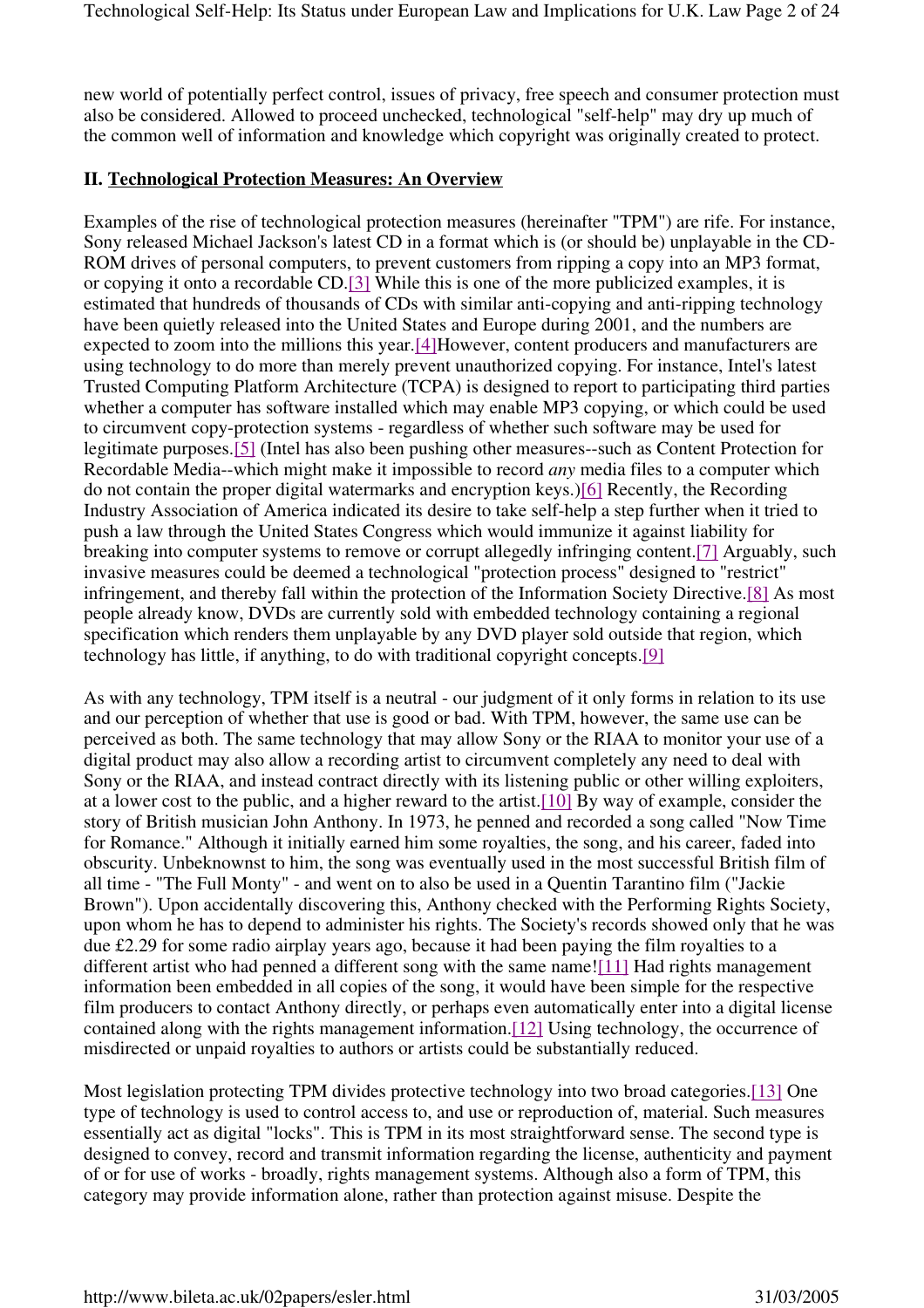legislative bifurcation, these two categories are not hermetic, and within these loose categories are a plethora of sometimes overlapping technologies and approaches. Although some of the major technologies are described below, the list is by no means exhaustive.

## A. Digital Watermarking and Copy-Bots

Digital watermarking is a technology whereby information about the work is digitally appended to the work itself. Although portions of the watermark may be made obvious to the user, it more commonly consists of encrypted information which is not inherently visible or audible.[14] However, that information can be read by compliant devices to verify whether the content is authentic, where it originated, the terms of any license, and even copy control information and instructions.[15] Rightsholders can also utilize electronic agents - i.e., copy-bots[16]-- to trawl the Web looking for their watermark and then determine whether the use is authorized or not. While watermarking generally will not prevent access to a work, it is a useful device for monitoring usage.

### B. Secure Digital Music Initiative

One of the most well known technologies is the Secure Digital Music Initiative (SDMI), which was developed in collaboration by the major recording companies and trade associations. The SDMI, developed in response to the growth of MP3 technologies, "consists of a file format for downloading music that prevents non-authorized reproduction and distribution . . ."[17] A major part of the technology uses a digital watermark which, in theory, cannot be removed without corrupting the file. So certain was the industry that SDMI was a secure system, it offered a prize of up to \$10,000 to anyone who could "remove the watermark or defeat the other technology" in SDMI.[18] However, when Princeton University research Edward Felten not only picked this digital lock, but also stated that he was going to publish his results at an academic conference, the SDMI Foundation (which owns the technology) warned him in writing that publishing those details "could subject [him] and [his] research team to actions under the Digital Millennium Copyright Act."[19] Because of these security flaws, it is believed that SDMI has not been commercially deployed.

#### C. Serial Copy Management System

One of the oldest forms of TPM is the Serial Copy Management System (SCMS). This system allows unlimited copies to be made from original media, but prevents copies of copies (i.e., second generation copying).[20] This system can allow for most fair uses, but prevents wholesale reproduction. It uses "copy control flags"[21] which are embedded in the digital content, and inform compatible devices whether copying is permissible.[22] In content in which copying is limited, the flag is switched to "on", whereas for materials for which the provider is not limiting copies, the flag is switched off. Any copy made of SCMS material in which a flag was turned "on" will itself have a slightly altered flag which indicates to compatible machines that no further copies can be made from that copy.[23] Of course, use of this system requires hardware capable of searching for and reading these flags. Although the United States requires that all consumer digital audio recording devices conform to, and incorporate SCMS or a similar system,[24] the hardware industry - and especially the computer industry -- has been reluctant to include such capability except in pure consumer recording devices, such as Digital Audio Tape recorders.[25]

## D. Encryption

Various forms of encryption are also used by rightsholders to prevent unauthorized access, although encryption will not prevent unauthorized copying once the materials are decrypted. Encryption is widely used already in satellite broadcasting and cable transmissions, and is now rapidly migrating to other mediums.[26] The most famous example of digital encryption in consumer products is the Content Scramble System ("CSS") used on pre-recorded digital video discs ("DVDs"). CSS represents the best pure example of various industries - consumer electronics, computer companies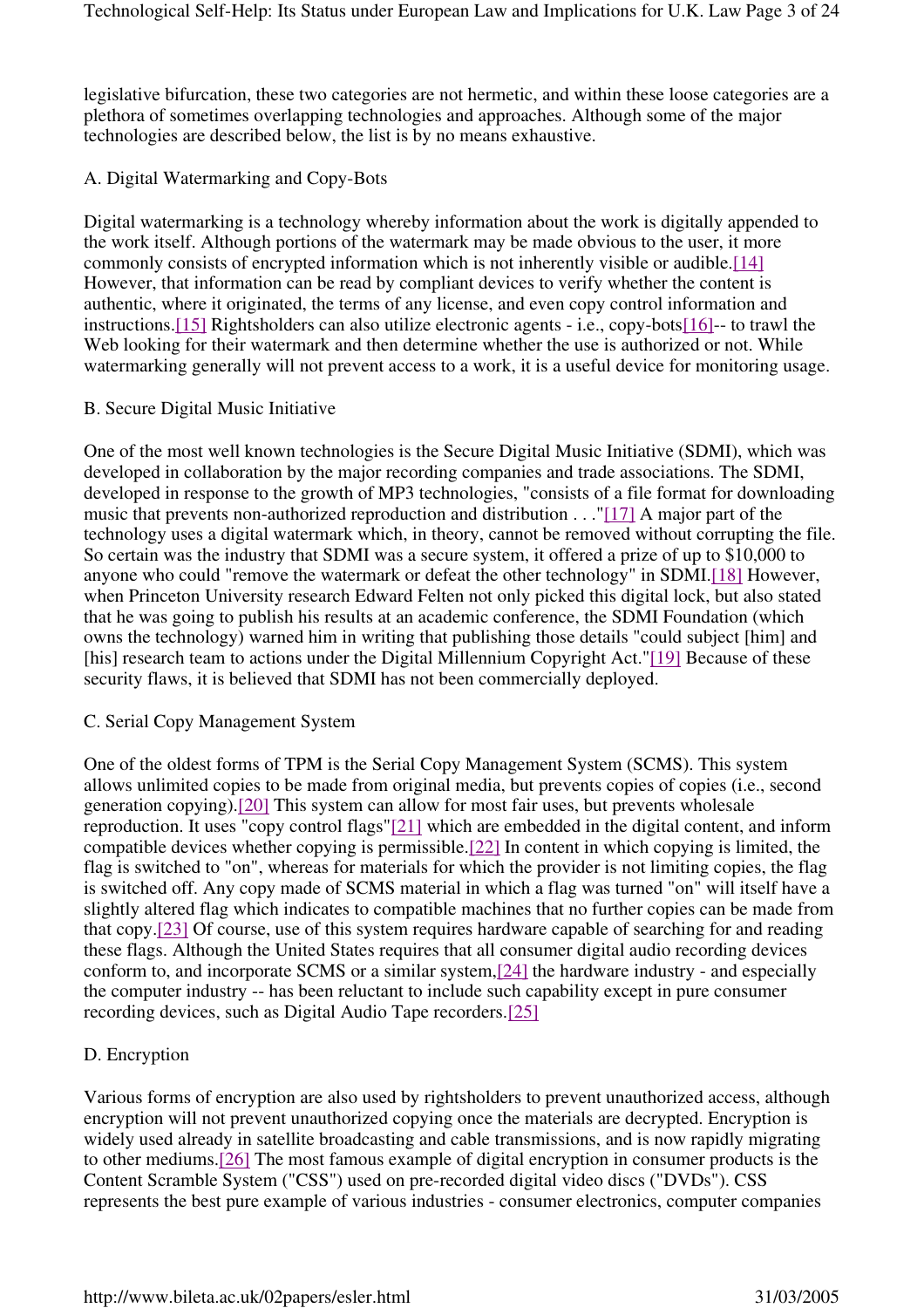and content providers - coming together to lock in a fairly secure digital format before the format became widely available. Because of its seeming success, this is an example likely to be followed by other industries, especially when introducing new products and formats. Its history is worth examining in some detail.

#### i. Content Scramble System for DVDs

By early 1996, DVD technology was a proven media, and both computer companies and consumer electronics companies were eager to begin producing DVD players commercially.[27] Film studios, however, were reluctant to allow their product to be produced in this format because of the perceived danger of unauthorized copying and distribution.[28] Initially, the consumer electronics and media companies sought a legislative solution, which would have required all devices to respond to certain copy protection information, whether contained in a physical format or in a transmission. However, computer companies balked at having any legislative solution imposed upon them. Ultimately, the three industries agreed to form the Copy Protection Technical Working Group ("CPTWG"). As Marks and Turnbull describe:

> From the first week of May through the middle of July 1996, the CPTWG and its DVD task force met nearly weekly, drawing participants from the United States, Japan, and Europe to nearly every meeting. The computer industry insisted that content be encrypted as the starting point for any copy protection structure. The consumer electronics industry initially resisted this approach, out of a concern that encryption would be very taxing to its devices, adding complexity and cost. After several meetings, however, two companies - Matsushita Electric Industrial Co. Ltd. ("MEI," manufacturer and distributor of products under the Panasonic, Quasar, and National brands) and Toshiba Corporation - stepped forward with a proposal for a copy protection method that (1) was designed specifically for the DVD format; (2) met the design needs of the consumer electronics industry; (3) met the computer industry's basic criterion for encryption of the content to be protected; and (4) would impose legally enforceable rules against unauthorized copying and transmission at a level acceptable to the motion picture industry through a private commercial licensing agreement.[29]

This technology was first presented to the DVD Consortium, who developed the DVD format, to obtain its cooperation and approval. The computer companies then tweaked the initial version of CSS to make it less resource-draining on computer processing capability. With all three industries now on board, the lawyers thrashed out a license.[30] The license is offered on a royalty-free basis (subject to administrative charges), and is administered by an inter-industry consortium. In addition to utilizing CSS encryption, licensees must use TPM to ensure the following:

- That consumers are forbidden from accessing the decrypted content while it is playing (so they cannot copy video or audio feeds). This is generally accomplished by keeping MPEG-encoded content off of user-accessible busses within the player or accompanying peripherals.
- That connections between players and other products are limited, such that digital connections are generally prohibited, and any analogue connection incorporates specified copy protection technologies (generally the Macrovision SCMS system)
- That regional playback controls are implemented, such that DVDs released in one region will only play on players manufactured or configured for that region
- That CSS decryption cannot be performed on any content contained on any recordable media
- That CSS decrypted content cannot be recorded onto recordable media (usually accomplished by using digital flags and watermarks, to which players are required to respond)

According to Marks and Turnbull, "[t]he stated goal of the multi-industry efforts has been to come up with legal and technical means of `keeping honest people honest'".[31] While the industries know that technologically-savvy users may be able to circumvent their systems, they hope that the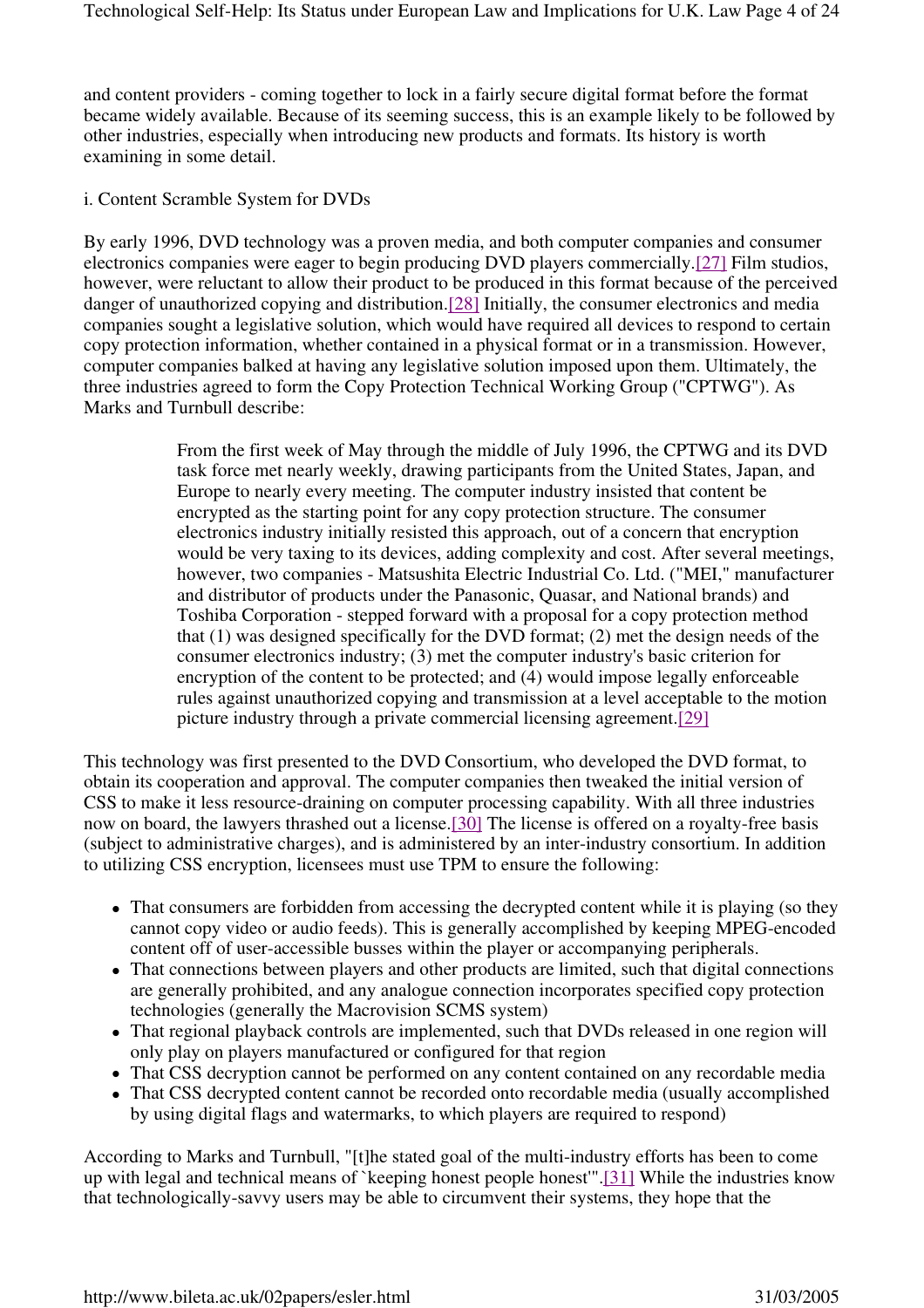combination of encryption, copy protection and strict licensing terms will make it difficult for ordinary consumers to make unauthorized copies or transmissions of CSS-protected material. With TPM and licenses in place, the industries began wide-scale commercial release of both players and DVDs onto the market in 1997.[32]

The denouement of this project should be familiar to most. In September 1999, European programmers allegedly reverse-engineered a licensed Windows DVD player in order to develop a Linux DVD player - a platform not yet supported by the industry.[33] To do so, they wrote a CSS decryption program which ran on a Microsoft Windows system. That program--which quickly found its way to near-universal availability on the Internet--is called "DeCSS". It has provoked a storm of controversy and lawsuits.[34] Most recently, the Second Circuit Court of Appeals in the United States upheld an injunction against an online magazine which forbids that magazine from posting or providing links to the DeCSS source or object code in conjunction with its reporting on the DeCSS phenomenon.[35]

### ii. Digital Transmission Copy Protection

Based on the successful adoption of CSS for DVD video, the same industry groups are working on a number of other technologies to be used with other media. For instance, Digital Transmission Copy Protection ("DTCP") has now been developed to protect content during digital transmission between consumer devices.[36] This technology combines a system of authentication (communication between the devices to ensure that each is a DTCP-approved device) with encryption during transmission.[37] The encryption system itself can also include copy protection information regarding the circumstances, if any, under which the content can be copied.[38] Primarily, this appears to be a technology to deal with digital broadcasting. The technology has not yet been widely adopted because of lingering disputes over the rights of consumers to record and "time shift" otherwise free television broadcasts.[39] Abdicating its traditional lawmaking and policy role, the United States Federal Communications Commission's Commissioner Kevin Martin recently announced that the F.C.C. was relying on the industries it regulates to decide "how digital content will be protected, and what rights consumers will retain to make personal recordings"[40] before full-scale rollout of digital high-definition television.

## **III. The Information Society Directive**

Legal protection for TPM is not new. Rightsholders have always pushed to have the law protect their technological measures used to prevent diversion or misuse of copyrighted materials. One of the earliest examples of this phenomenon is the protection enshrined for cable and satellite television broadcast scrambling technologies.

As the Internet began to be recognized and exploited as a quasi-broadcast medium, rightsholders turned their attention to addressing the danger of piracy in that medium.[41] Probably as a result of their fear of the Internet as a haven for unlimited piracy, rightsholders successfully lobbied to have explicit protection for TPM included in both the 1996 WIPO Copyright Treaty, as well as the concurrently-adopted 1996 WIPO Performances and Phonograms Treaty (hereinafter collectively the "WIPO Treaties"). The EU's Information Society Directive (as well as the United States' Digital Millennium Copyright Act) grew directly out of the WIPO Treaties. Even before those treaties, however, there was much legislative movement regarding legal protection for TPM.

## A. Early studies of TPM.

The EU was an early proponent of providing legal protection for TPM. In 1988, the Commission of the European Communities published a "Green Paper on copyright and the Challenge of Technology - Copyright Issues Requiring Immediate Action" ("1988 Green Paper"). Much of the report was dedicated to the question of home copying, generally by analog means, of audio and video material.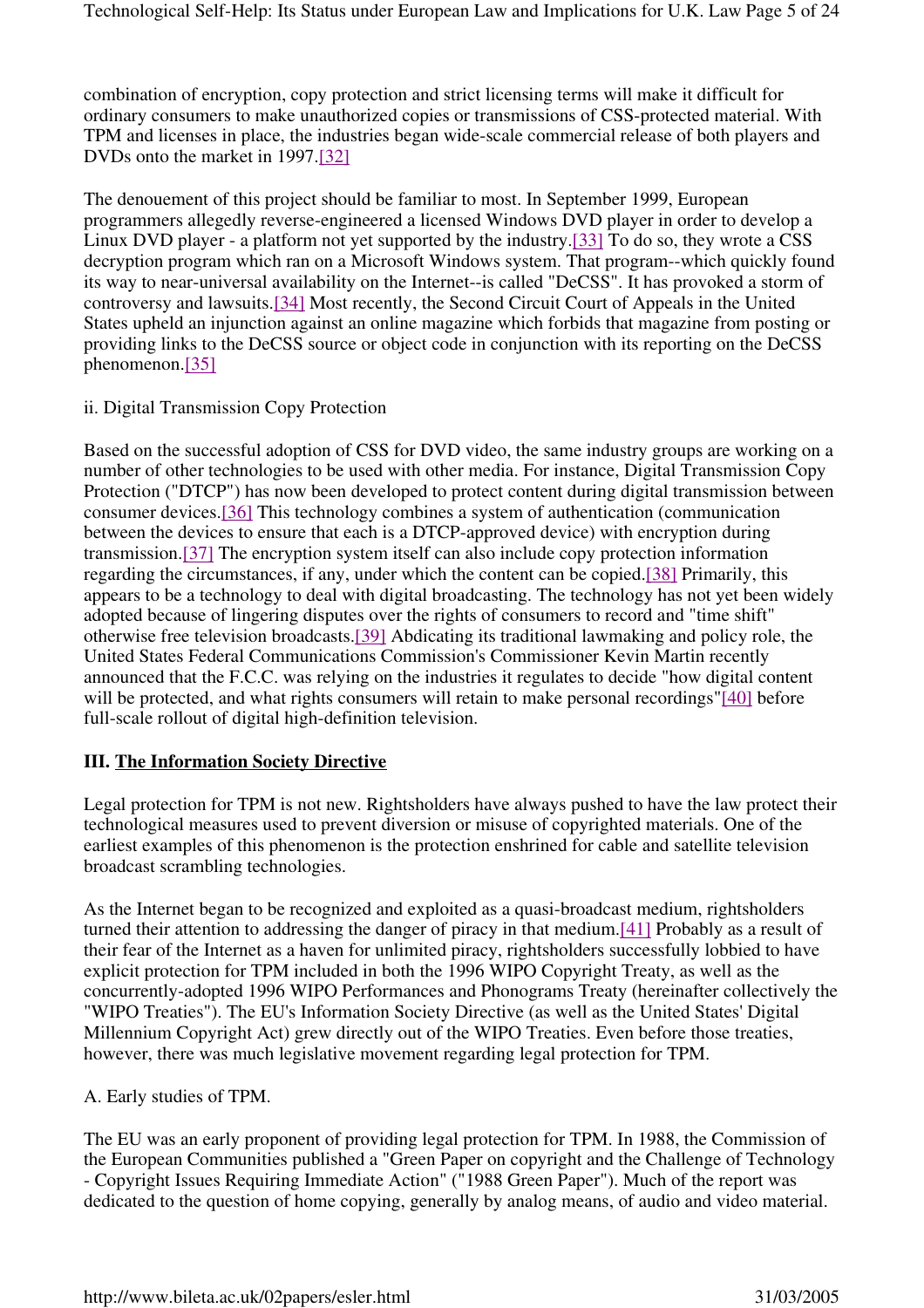[42] The Green Paper recognized that migration to digital technology could increase both the instances of home copying and the technologies to prevent it. It explicitly discussed the early growth of TPM, and recognized that "[a]ll technical protection devices raise issues as to their reliability in practice, as to their possible effects on the use of the equipment for playing authorized material, and as to how their use would affect the balance of interests among right holders, equipment producers and consumers."[43] It also noted that right holders were already promoting "ancillary measures to make it illegal to circumvent or to make available devices for circumventing [then-existing TPM]."[44] However, even then, opponents suggested that TPM would "risk stultifying important technological developments and the potential markets for hardware and software associated with them," and that "material would be `locked up' in an undesirable way."[45] Various alternative schemes were discussed to provide rights holders with some measure of compensation short of preventing access, including surcharges on recording devices and recording media, and "pay at source" approaches where the rate charged initially would be commensurate with the use expected to be made.[46] Regarding TPM, the Commission laid down five principles of an ideal system:

> First, it would encourage technological development and conform to the general trend towards fully digitalized systems in the audio-visual field. Second, it would accommodate future developments in telecommunications and information management systems. Third, it would permit the full potential for high quality, flexible, digital sound reproduction of both disc and tape to be developed in parallel. Fourth, it would offer right owners a measure of control over the unauthorized reproduction of their works. Fifth, it would allow the consumer to have access to, and to make fair use of the sound recordings and transmissions for which he has paid.[47]

Curiously, while recognizing that any technical solution could be circumvented,[48] the report did not at that time see any need for explicit legal protection against circumvention.

The United States had also been studying the effect of technology on copyright since at least 1993, when the Clinton administration formed the Information Infrastructure Task Force.[49] Ultimately, that task force, under the direction of Assistant Secretary of Commerce and Commissioner of Patents and Trademarks Bruce Lehman, produced a report entitled "Intellectual Property and the National Information Infrastructure: The Report of the Working Group on Intellectual Property Rights" (the "Lehman Report")[50]. As stated in the Lehman Report's Executive Summary, the United States government concluded that the Internet would "not reach its full potential as a truly global *marketplace*" without more effective copyright protection.[51] The Lehman Report specifically looked at TPM systems and concluded that such systems would "play a significant role" in meeting the needs of rightsholders.[52] However, the Lehman Report concluded that neither the existing law, nor TPM, would be sufficient alone to protect against digital infringement. Therefore, the Lehman Report recommended that the U.S. Copyright Act be amended to include a provision

> To prohibit the importation, manufacturer or distribution of any device, product or component incorporated into a device or product, or the provision of any service, the primary purpose or effect of which is to avoid, bypass, remove, deactivate, or otherwise circumvent, without authority of the copyright owner or the law, any process, treatment, mechanism or system which prevents or inhibits the violation of any of the [rights holders'] exclusive rights.[53]

The Lehman Report also recommended amending the U.S. Copyright Act to include a similar provision to protect against altering or falsifying copyright management information. Despite the introduction of legislation to amend the Copyright Act to protect TPM explicitly, no changes were then made to U.S. law.[54]

About the same period of time, WIPO was also becoming concerned that greater protection was needed for TPM. By at least 1994, Mihaly Ficsor, the assistant director of WIPO for copyright norm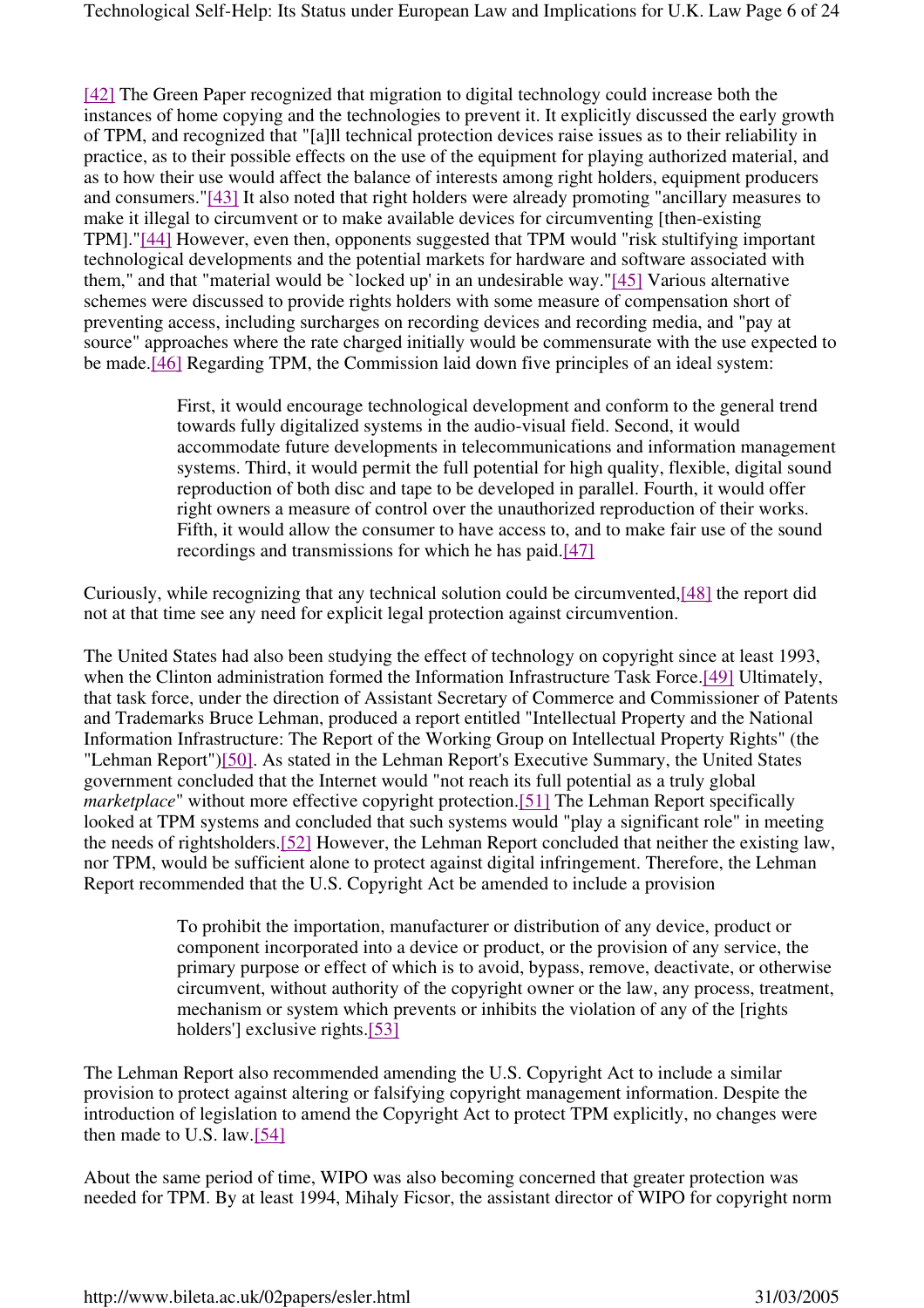creation, was starting to believe that the treatment of TPM would be a growing issue in copyright law.[55] He recommended that more effective sanctions were necessary against those who manufactured, imported or distributed devices designed primarily to defeat or circumvent TPM or rights management systems.[56] Bruce Lehman went so far as to suggest that WIPO consider adopting a *sui generis* unfair extraction right.[57]

B. The 1996 WIPO Conference.

Legal protection for TPM was firmly on the WIPO agenda by 1996. However, inclusion of that protection in the 1996 WIPO Treaties was not a foregone conclusion. Reports from the conference in Geneva indicate that the issue of legal protection for TPM turned out to be one of the most divisive issues of the conference.[58]

After much debate, the delegates at Geneva agreed to add Articles 11 and 12 to the 1996 WIPO Copyright Treaty and Articles 18 and 19 to the 1996 WIPO Performances and Phonograms Treaty. By way of example, Article 11 of the Copyright Treaty states:

> Contracting parties shall provide adequate legal protection and effective legal remedies against the circumvention of effective technological measures that are used by authors in connection with the exercise of their rights under this Treaty or the Berne Convention and that restrict acts, in respect of their works, which are not authorized by the authors concerned or permitted by the law.

Article 12 provides similar protection for rights management information, and Articles 18 and 19 of the Performance and Phonograms Treaty roughly parallel Articles 11 and 12 of the Copyright Treaty. After three weeks of discussion and debate, the WIPO Treaties were adopted late on the evening of December 20, 1996.[59] Those particular articles led directly to the TPM provisions in the Information Society Directive.

C. The European Information Society Directive.

1. Background

The 1996 WIPO Treaties formed the impetus for the European Parliament and Council to fashion a new directive[60]: "Directive 2001/29/EC of the European Parliament and of the Council of 22 May 2001 on the Harmonization of Certain Aspects of Copyright and Related Rights in the Information Society" (the "Information Society Directive" or "Directive"). The Information Society Directive requires all 15 member states of the European Union to enact conforming legislation by 22 December 2002. Before delving into the Directive itself, a little history on its over three year struggle for fruition is in order.

The term "information society" was coined in the European Commission's 1993 White paper on "Growth, Competitiveness, and Employment - the Challenges of Ways Forward Into the  $21<sup>st</sup>$ Century". Therein, the Commission described the growth of a new "information society" being brought about by the emergence and convergence of new information and communications technologies, leading to a greater emphasis on information as an economic product. Since then, there have been numerous reports, recommendations, Green Papers, White Papers, regulations and directives aimed at developing and enveloping this "information society."[61] The genesis of the Information Society Directive lies in the Commission's 1995 "Green Paper on Copyrights and Related Rights in the Information Society" (hereinafter "1995 Green Paper"). After sufficient consultation and commentary, the Commission produced its 1996 "Follow-up to the Green Paper on Copyright and related Rights in the Information Society" (hereinafter "1996 Green Paper"), wherein the Commission identified four areas within copyright law generally which needed to be harmonized to eliminate potential barriers to the internal market: the reproduction right, the right of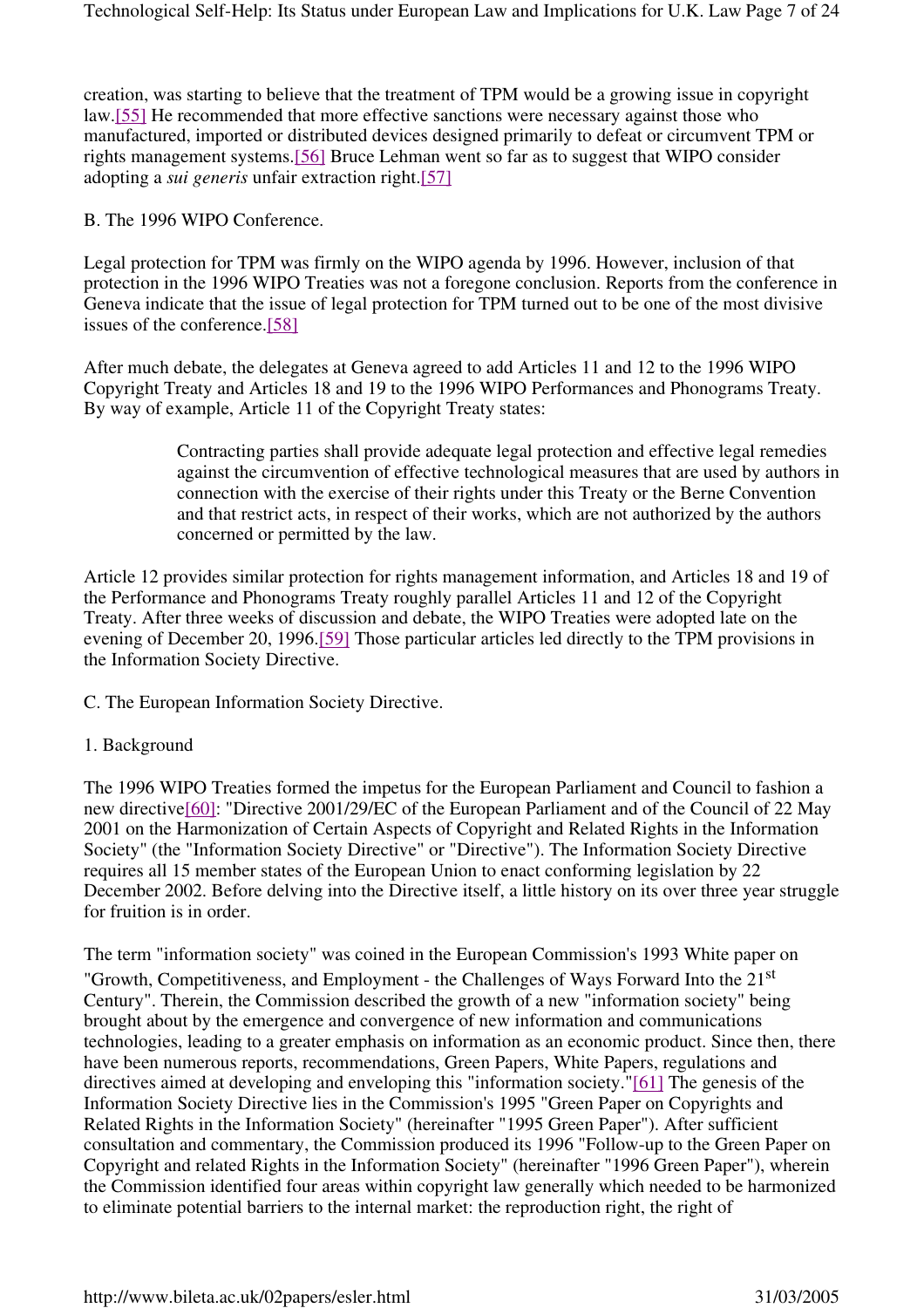communication to the public, legal protection for TPM and rights management systems, and the distribution right.[62] Not coincidentally, those same issues ended up being addressed in the 1996 WIPO Treaties as well.

Following up on the success of its agenda in Geneva, the Commission set out in earnest to propose harmonization on the four action items identified. By December 1997, the Commission issued its initial "Proposal Harmonizing Copyright and Related Rights in the Information Society" ("1997 Proposal"). Over the next two years, interested parties, including the Parliament, weighed in on the 1997 Proposal. These comments led to changes which were incorporated into the 1999 "Amended Proposal for a European Parliament and Council Directive on the Harmonization of Certain Aspects of Copyright and Related Rights in the Information Society" (hereinafter "1999 Proposal"). What is striking about both the 1997 and 1999 Proposals is their failure to include explicit exceptions to strict legal protection for TPM - essentially protecting the lock regardless of the value or ownership of the contents protected. Such an approach undoubtedly favoured "the financial and moral rights of rightsholders, to the detriment of users and distributors."[63] Although (or perhaps because) the Information Society Directive was the "most lobbied piece of legislation ever"[64], the Council and Parliament did not agree to tie any exceptions explicitly to TPM protection until extremely late in the process. Indeed, the issue of exceptions generally became one of the most divisive debates to occur. [65]

#### 2. The Recitals

The 61 recitals of the Information Society Directive - which are longer than the Directive itself evidence a certain amount of confusion regarding the Directive's goals, objectives and rationale. For instance, recital 5 claims that "no new concepts for the protection of intellectual property are needed", yet goes on to claim that the Directive is necessary both because of "new forms of exploitation"[66] and because these new forms have raised the potential for "significant differences in protection"[67] among member states.[68] The Directive itself creates an arguably new (or at least clarified) right of communication to the public.[69] Clearly, some felt that new concepts for protection were indeed needed. The Directive also claims that "[a]ny harmonization of copyright and related rights must take as a basis a high level of protection, since such rights are crucial to intellectual creation."[70] Yet nowhere in the Treaty of Rome, or its various amendments, is the Council or Parliament tasked with encouraging European intellectual creation, and one must question whether providing only a harmonized base level of protection[71] coupled with a "wait and see" attitude might not equally achieve the aims of the internal market, which is undoubtedly a legitimate objective.[72] Regarding its authority,[73] the Council and Parliament claim that Article 151 of the Treaty of Rome, which requires the Community to take cultural aspects into account, helps justify this Directive,[74] but then flatly states that Article 151 must yield to intellectual property rights: "The objective of proper support for the dissemination of culture must not be achieved by sacrificing strict protection of rights or by tolerating illegal forms of distribution of counterfeited or pirated works."[75]

The Directive is unequivocal, however, in its support for TPM: [76]

Technological development will allow rightsholders to make use of technological measures designed to prevent or restrict acts not authorized by the rightsholders of any copyright, rights related to copyright or the *sui generis* right in databases. . . In order to avoid fragmented legal approaches that could potentially hinder the functioning of the internal market, there is a need to provide for harmonized legal protection against circumvention of effective technological measures and against provision of devices and products or services to this effect.[77]

However, in light of the base level of protection required by Berne and its progeny, and in light of the more specific protection required by the 1996 WIPO Treaties, one must question whether there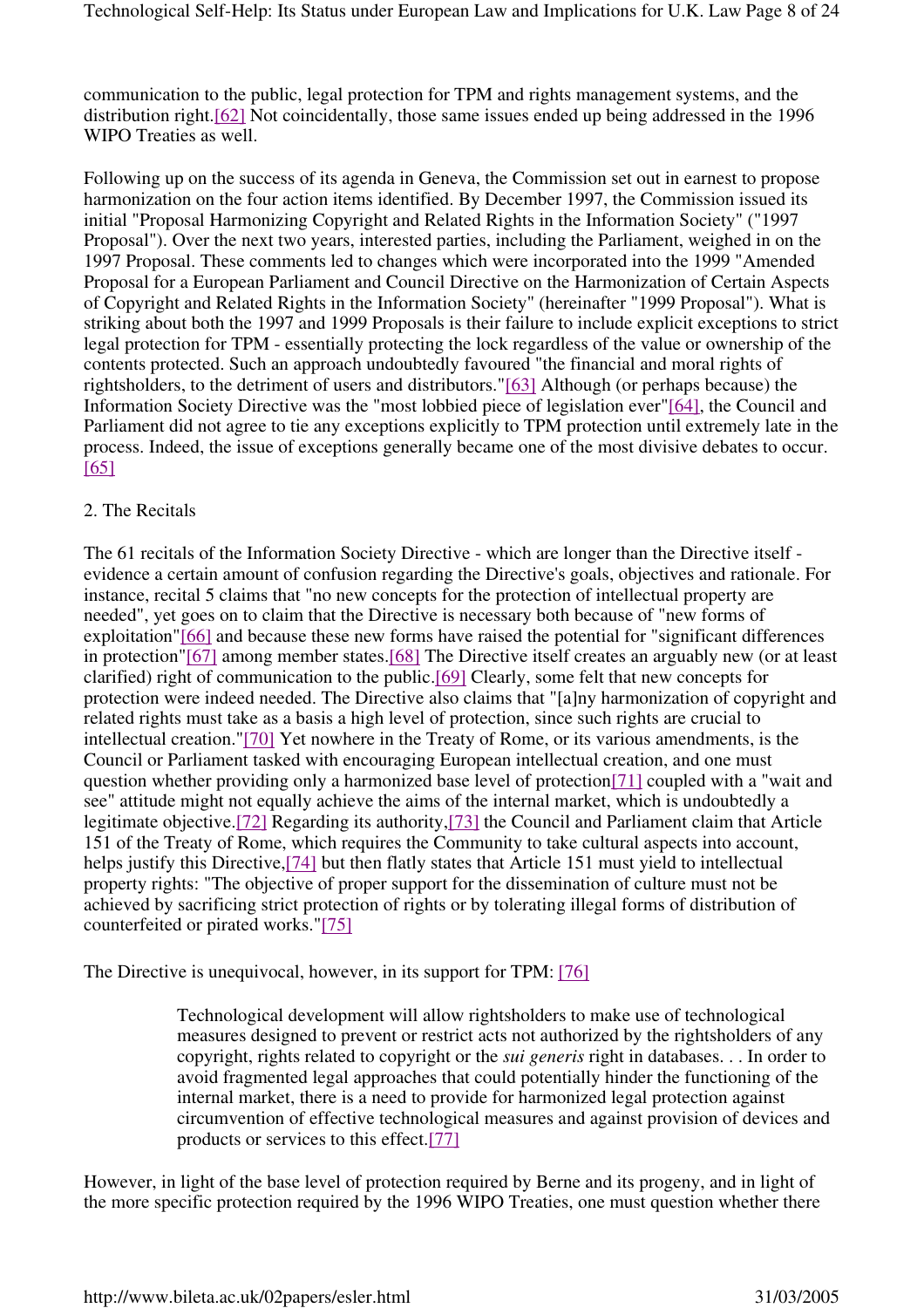was indeed sufficient disunity among member states to require this verbose Directive.[78] Given that all member states would likely accede to the 1996 WIPO Treaties anyway (and remembering the furious debate which there ensued over the issue of TPM), one must also wonder why the Council and Parliament felt it necessary to alter and expand the TPM language from that contained in the Treaties?

3. Chapter III of the Directive: protection for TPM.

(a) The Rights.

Chapter III of the Directive, consisting of Articles 6, 7, and 8, are the portions of the Directive directly applicable to TPM. Article 6 begins with a recitation reminiscent of Article 11 of the 1996 WIPO Copyright Treaty:

Member States shall provide adequate legal protection against the circumvention of any effective technological measures, which the person concerned carries out in the knowledge, or with reasonable grounds to know, that he or she is pursuing that objective.[79]

"Technological measures" is defined as "any technology, device or component" that is designed to prevent or restrict acts not authorized by a copyright, related rights, or database rights holder "as provided for by law."[80] The term "effective" - seemingly as superfluous in the Directive as it was in the 1996 WIPO Treaties - is circularly defined as "an access control or protection process" which "achieves the protection objective."[81] Although the Directive identifies access control and protection processes, the list is certainly only meant as example and does not exhaust the category.

In addition to imposing direct protection against the act of circumvention, the Directive also mandates that member states protect against "the manufacture, import, distribution, sale, rental, advertisement for sale or rental, or possession for commercial purposes of devices, products or components or the provision of services" which are intended to facilitate circumvention.[82] Technologies, devices or services should be deemed to be an unlawful means of circumvention when they:

(a) are promoted, advertised or marketed for the purpose of circumvention of, or

(b) have only a limited commercially significant purpose or use other than to circumvent, or

(c) are primarily designed, produced, adapted or performed for the purpose of enabling or facilitating the circumvention of,

any effective technological measures.[83]

Finally, the Directive also makes clear that legal protection for TPM must extend to all TPM used by rightsholders, whether implemented via voluntary agreements or in conformance with national legislation. The Directive also forbids member states from permitting exceptions to legal protection for TPM for works "made available to the public on agreed contractual terms in such a way that members of the public may access them from a place and at a time individually chosen by them."[84]

The most important phrase in Article 6 is the term "as provided by law." Read properly, this means that the circumvention of even the most effective and efficient TPM should be permitted if the underlying material is not otherwise protected by law, i.e., not protected by copyright, a related right, or the database right. Hence, the public should have the legal right to circumvent TPM to obtain access to material otherwise in the public domain, even if commercial or governmental interests attempt to "lock" it away digitally.[85] Unfortunately, the Directive itself undermines this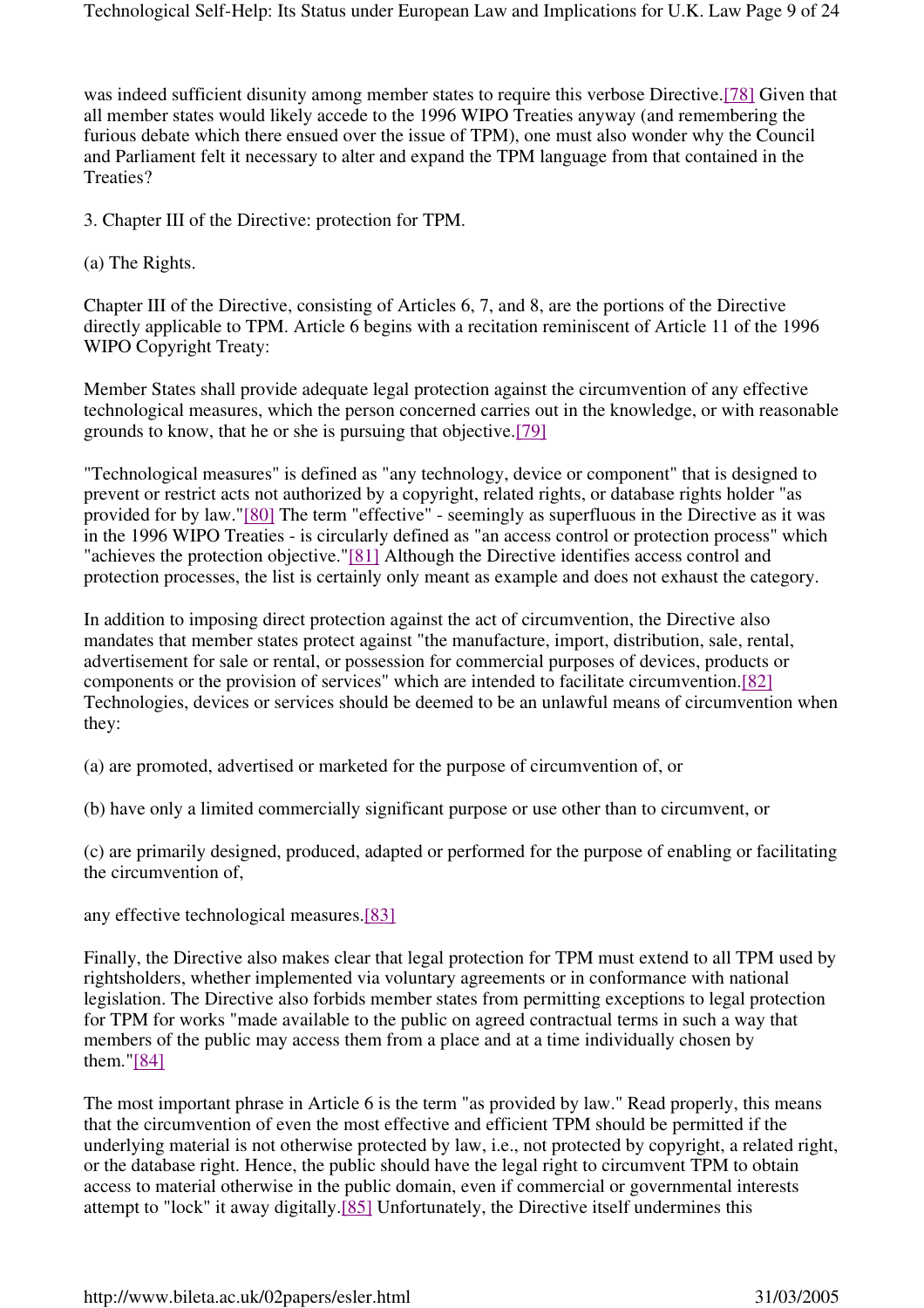straightforward and logical reading through its convoluted approach to exceptions, as explained further below.

Article 7 of the Directive provides similar protection for rights management systems. Broadly, member states must provide adequate legal protection against anyone "knowingly" tampering with electronic rights-management information.[86] "Rights-management information" is defined as any information (or numbers or codes representing that information) "which identifies the work or other subject-matter . . ., the author or any other rightsholder, or information about the terms and conditions of use of the work or other subject matter . . .."[87] Article 7(1)(a) prohibits the removal or alteration of such information. Article 7(1)(b) broadly prohibits making available any work or subject matter from which the rights-management information has been removed or altered without authority if by doing so the person "knows or has reasonable grounds to know, that . . . he is inducing, enabling, facilitating or concealing an infringement" of copyright, related rights or the database right. Again, because this provision is tied directly to the existence of a valid underlying right, national laws should allow for removal or alteration of such rights-management information when the legal protection for the underlying work is lapsed or non-existent.

#### (b) The Exceptions

So far, Articles 6 and 7 of the Information Society Directive are simply more specific iterations of the TPM provisions of the 1996 WIPO Treaties.[88] Brussels seemingly could have saved itself over 3 years of work by simply adopting the language used in the 1996 WIPO Treaties. Instead, it got more ambitious. For in addition to adding detail to the rights management and TPM protection provisions of the WIPO Treaties, the Directive also attempts to close the universe of permissible "exceptions" to copyright, related rights and the database right. [89] Although an exhaustive analysis of the closed list of exceptions contained in Article 5 of the Directive is beyond the scope of this article, there are 8 exceptions which have direct applicability to any national legislation dealing with TPM protection, and so must be examined in more detail.

Article 6(4) regulates permissible exceptions to strict TPM protection. In relevant and abbreviated part, that portion of the Article states that "Member States *shall* take appropriate measures to ensure that rightsholders make available to the beneficiary [of the exceptions discussed below] the means of benefiting from that exception or limitation, to the extent necessary to benefit from that exception or limitation *and* where that beneficiary has legal access to the protected work or subject-matter concerned."[90] The exceptions mandated are:

- $\bullet$  Art. 5(2)(a): the exception to the reproduction right for paper copies created by photographic techniques or their equivalent, except for sheet music, provided that the rightsholders receive fair compensation (the "photocopying exception");
- Art.  $5(2)(c)$ : the exception to the reproduction right for "specific acts of reproduction made by publicly accessible libraries, educational establishments or museums, or by archives, which are not for direct or indirect economic or commercial advantage" (the "archival copying exception")
- $\bullet$  Art. 5(2)(d): the exception to the reproduction right for "ephemeral recordings of works made by broadcasting organizations by means of their own facilities and for their own broadcasts" (the "broadcaster's exception")
- $\bullet$  Art. 5(2)(e): the exception to the reproduction right for "reproductions of broadcasts made by social institutions pursuing non-commercial purposes, such as hospitals or prisons, on condition that the rightsholders receive fair compensation" (the "non-commercial broadcast exception")
- $\bullet$  Art. 5(3)(a): the exception to the rights of reproduction, communication to the public and making available to the public for "the sole purpose of illustration for teaching or scientific research" so long as the source is indicated where possible and only to the extent "justified by the non-commercial purpose to be achieved" (the "teaching and research exception");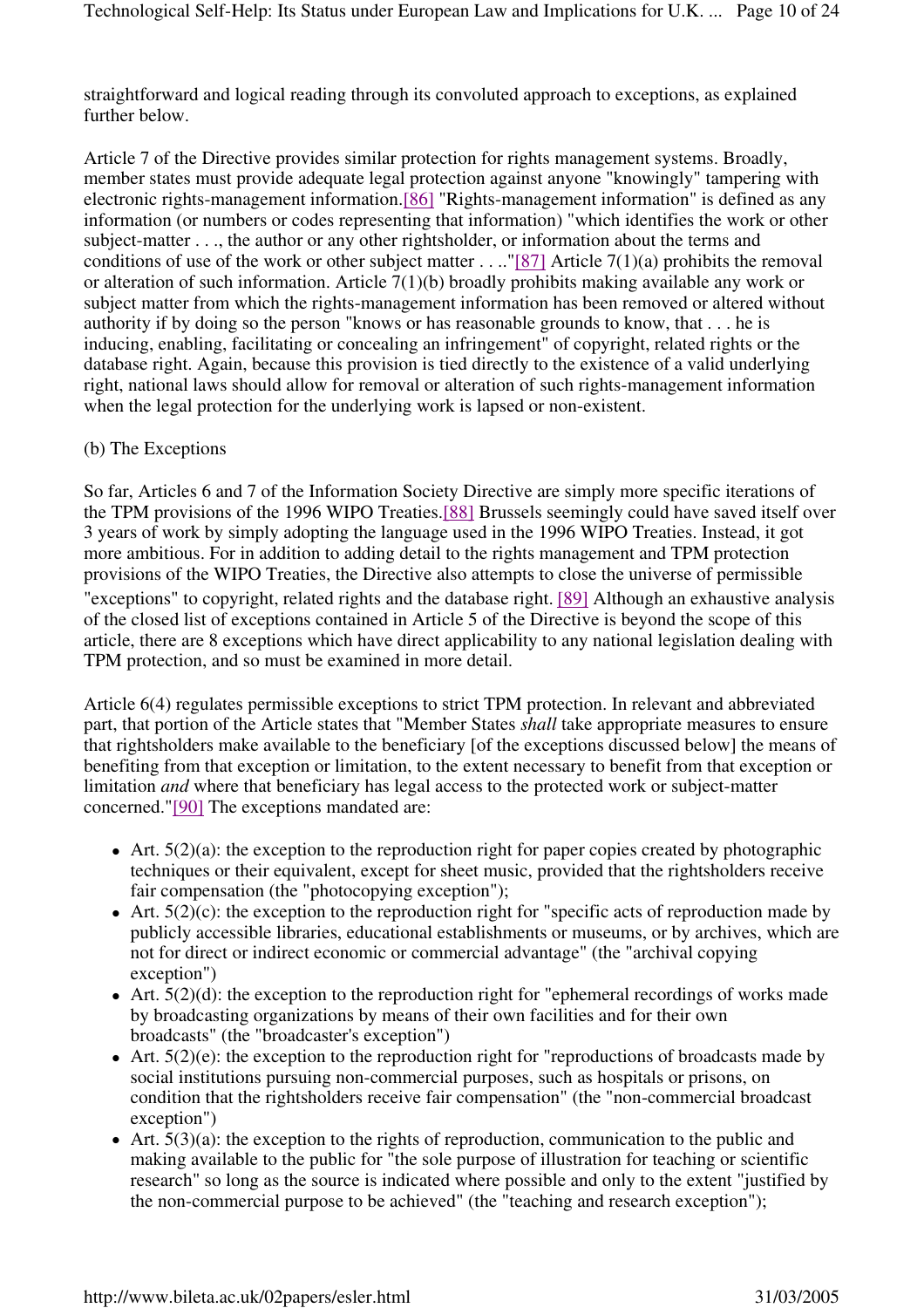- $\bullet$  Art. 5(3)(b): the exception to the rights of reproduction, communication to the public and making available to the public for "people with a disability" to the extent required by that disability and when of a non-commercial nature" (the "disability exception");
- $\bullet$  Art. 5(3)(e): the exception to the rights of reproduction, communication to the public and making available to the public for purposes of public security or administrative, parliamentary or judicial proceedings (the "government exception").

Although the word "shall" in the Directive appears to make legislation regarding these exceptions mandatory, in actuality, member states may only legislate regarding these exceptions "in the absence of voluntary measures taken by rightsholders, including agreements between rightsholders and other parties concerned"[91] to accommodate these exceptions into their TPM systems.

Further, member states *may*, in the circumstances outlined below, make a limited exception to TPM protection for private, home copying. First, the "home copying" exception:

> Art. 5(2)(b): the exception only to the reproduction right for "reproductions on any medium made by a natural person for private use and for ends that are neither directly nor indirectly commercial, on condition that the rightholders receive fair compensation which takes account of the application or non-application of [TPM]"

Again, member states may not enact any such exceptions if "reproduction for private use [on the terms of Art. 5(2)(b)] has already been made possible by rightsholders . . ."[92] Moreover, any exception enacted cannot prevent "rightsholders from adopting adequate measures regarding the number of reproductions . . . "[93] Just for good measure, the paragraph permitting exceptions for home copying also references Article 5(5), which recites the so-called "three-step test" of Article 9 (2) of the Berne Convention[94]; i.e., all exceptions or limitations to copyright, related rights, or the data base right "shall only be applied in certain special cases which do not conflict with a normal exploitation of the work or other subject-matter and do not unreasonably prejudice the legitimate interests of the rightholder."

Strangely, the Directive contains no such complicated provisions for exceptions from legal protection for "rights-management information." Presumably, member states are free to enact the full panoply of exceptions contained in Article 5, and they will apply in full with respect to alteration or removal of "rights-management information." An argument could be made that the "without authority" language of Article 7(1) refers only to the authority of rightholders, such that the removal or alteration of rights management information must always be illegal unless authorized by the rightholders, regardless of whether the work has entered the public domain or is otherwise within the scope of an Article 5 exception. However, the better reading is that "without authority" means without authority of either the rightholder or the law.[95] Hence, removal of rights-management information when the subject-matter to which it is attached is not otherwise legally protected should be of no concern.

## (c) The Problems

There are a number of problems with the exceptions arguably permitted by Article 6. First, the governments (and citizens) of all member states should be concerned when the Council and Parliament feel they have the authority to make the exercise of national lawmaking power contingent upon the acquiescence of corporate and private interests. Bluntly, Article 6(4) does just that. Member states may only apply enacted exception to TPM "in the absence of voluntary measures taken by rightsholders." Hence, whether member states may enact *any* laws enforcing traditional copyright limitations with respect to TPM depends upon whether or not rightsholders voluntarily incorporate means of allowing the exceptions to coexist with their chosen forms of TPM. How member states are to determine when or whether this condition exists is not explained. If member states enact laws requiring exceptions, and the rightsholders subsequently institutionalize that protection in their TPM,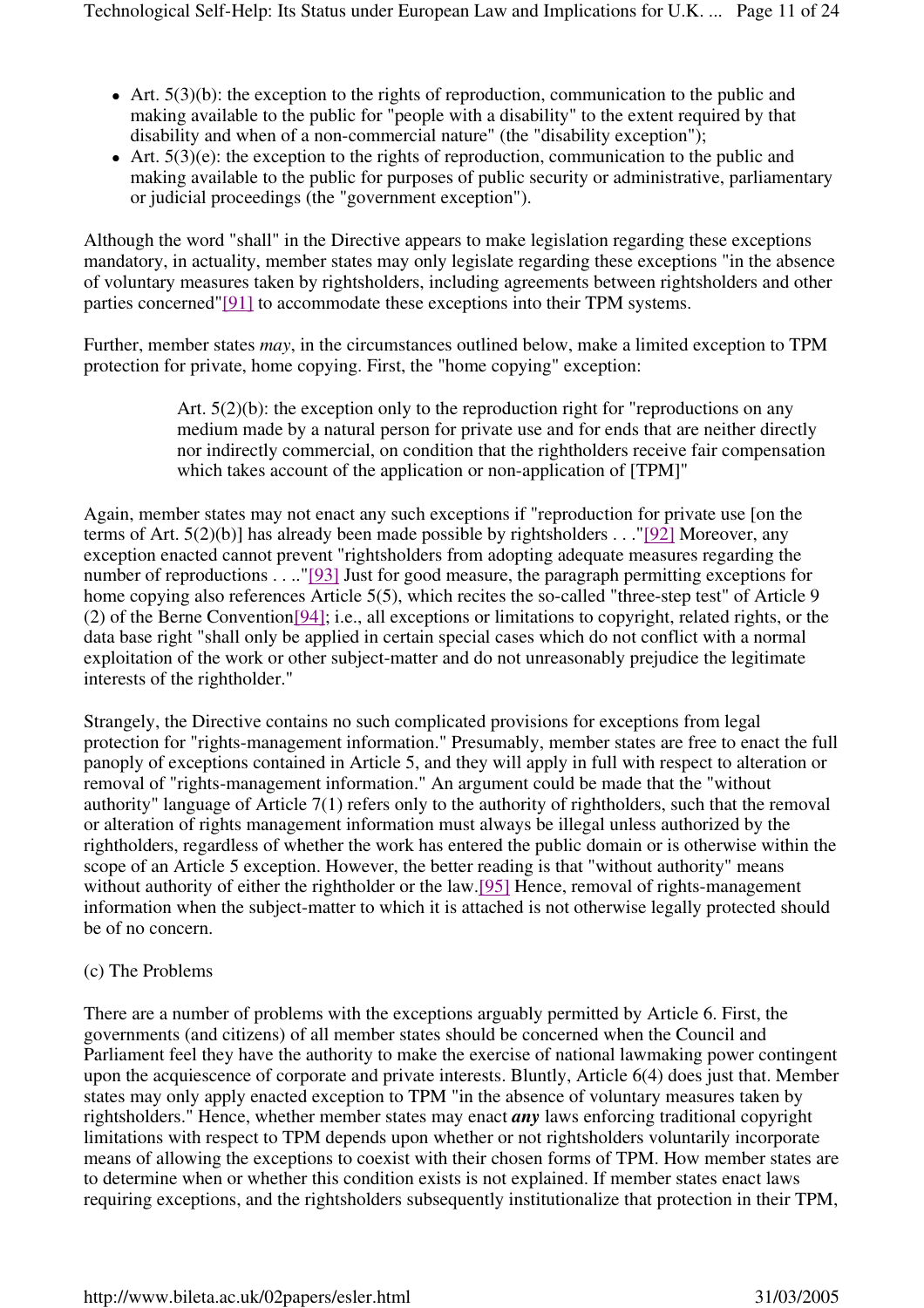do member states then have to withdraw their laws? What if some rightsholders' TPM permits the exceptions, but others do not? Moreover, does such a requirement implicitly encourage collusive anticompetitive behavior by rightsholders in violation of Articles 81 and 82 E.C. (and if so, is such behavior somehow *sua sponte* exempted by the mandate of the Directive)?[96] Apparently, rightsholders would like TPM protection without strings, and may use Article 6(4) as a sword of Damocles over the heads of national legislatures, threatening them with challenges to their authority should they have the temerity to insist that the law, rather than rightsholders' goodwill, should govern the scope of copyright and its related rights. Where in the Treaty of Rome have European states agreed to give private corporations veto power over their legislation? Even in the annals of special interest legislation, this provision is startling.

Perhaps as importantly, these optional exceptions do nothing to harmonize European law, which is the alleged impetus behind the Directive. For the most part, member states can choose to accept or not accept the exceptions.[97] This disunity is amplified with respect to TPM, since it seems that a state which enacts numerous exceptions generally is nonetheless limited with respect to the exceptions it may enforce with regards to protection of TPM. For instance, a member state could (and probably should) enact an exception permitting reproduction of a work by the press without liability (as permitted under Article  $5(3)(c)$ ). However, since this is not one of the Article  $6(4)$ exceptions, it seemingly now must punish that reproduction if it is obtained by circumventing TPM. Hence, had the European edition of the Wall Street Journal first published the decrypted files from the computer hard drive purchased in Afghanistan, Al-Queda would arguably have a case against it under Article 6.

Maybe Article 6(4) is meant only to require that, if states enact the specified exceptions generally, they will ensure that the exceptions apply equally with respect to TPM. But if that is the intent, why call out those eight exceptions at all? Without Article 6(4), it would be clear - pursuant to Article 6 (3)'s definition of "technological measures" -- that any exceptions adopted would apply equally to TPM circumvention, i.e., circumvention in furtherance of an exception would not fall afoul of the law. By calling out eight specific exceptions which must be applied (at least "in the absence of voluntary measures taken by rightsholders"), the clear implication is that other exceptions do not have to apply with respect to TPM. Although it would certainly make more sense to apply all exceptions equally to TPM, member states will have to struggle this out on their own. Perhaps the UK should take the lead in defining this provision by simply applying all exceptions equally to TPM, regardless of whether they are listed in Article 6(4), to see whether the Council will challenge that decision.

This attempt to categorize and close the list of permitted exceptions exposes at least two ambiguities in the broad field of copyright - one latent, the other blatant. The latent ambiguity is the assumption (inherent in the very term) that "exceptions" are a limitation on rightsholders, rather than a positive right of the public.[98] The assumption that all "rights" reside with the rightsholder leads lawmakers to believe that they must expand definitions to cover use of copyright material in the electronic arena, because otherwise authors, publishers, and producers would "lose" some rights. Nonetheless, there is no definitional reason why copyright (and its related rights) should not be thought of as an exception itself to the otherwise broad right of the public to access and utilize published materials in order to build on previous knowledge. Thought of this way, the public can be seen as having a broad property right in its access and use of material, to which a limited exception is permitted on behalf of rightsholders.[99] Seen in this perspective, the goal of the legislature should be to expand the public's right of access and use in a digital age, while allowing only certain useful, but narrowly drawn, exceptions in the form of copyright and its related rights.

The blatant ambiguity (perhaps "irony" would be the better term) is that, in order to address problems presented by new and rapidly changing technologies, the E.U. is apparently trying to ossify the law, at least with respect to exceptions. Rather than giving them flexibility to respond to changing technological situations, the E.U. has put a straight-jacket around its member states.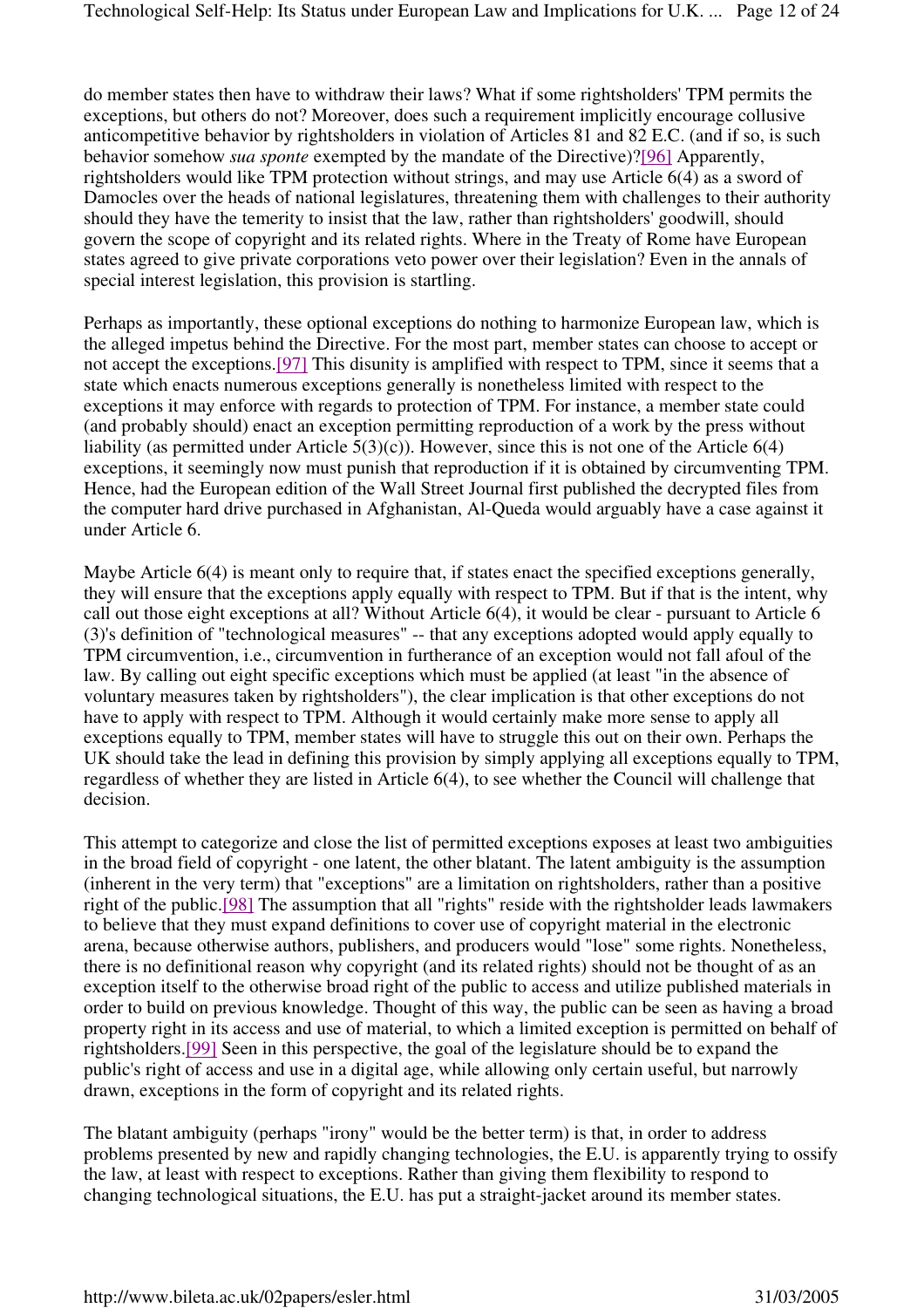Although the E.U. recognized that technology may necessitate an expansion of the rights and opportunities presented to authors, publishers and producers, it apparently believes that technology cannot affect a concommittal expansion of the public's rights. The E.U. may have been better off obeying the dictum of the WIPO Treaty, wherein it was recognized that signatories were free "to devise new exceptions and limitations that are appropriate in the digital network environment."[100]

Finally, the Directive's command that most implementation of most "exceptions" be accompanied by "fair compensation" to rightsholders misses the entire premise of such exceptions. The "exceptions" form part of the bundle of rights that is generally copyright - i.e., the public benefit to the monopoly given to rightsholders. Rightsholders should have no right to compensation in these circumstances, any more than the public should have a right to compensation when a rightsholder incorporates portions of public domain works in its copyrighted work. There is little reason for an exception if compensation is congruently required - in such circumstances, the copyright holder can simply exercise and enforce its rights. By requiring compensation for the exercise of "exceptions," the E.U. has simply transferred enforcement costs from private rightsholders to member states.[101]

## **IV. The Directive's Effect on UK Law**

UK law was far ahead of the rest of the world in granting legislative protection to TPM. Sections 296 through 299 of the Copyright, Designs and Patents Act 1988 broadly prohibit unauthorized circumvention of copy-protection devices, descrambling of encrypted transmission or reception of conditional access services, including trafficking in devices or services to aid in such endeavors. Hence, these portions of the CDPA will be the ones most immediately affected by the Directive.

Section 296 applies when authorized "copies of a copyright work are issued to the public . . . in an electronic form which is copy-protected." Copy-protection includes "any device or means intended to prevent or restrict copying of a work or to impair the quality of copies made."[102] The definition of a "copyright work" includes, *inter alia*, databases, which are considered literary works.[103] The rights associated with copyright include the rental right.[104] Thus, all the necessary categories of subject matter protection to meet the Directive are covered in Section 296. One subsection prohibits the knowing manufacture, importation, sale or rental of any "device or means specifically designed or adopted to circumvent the form of copy-protection employed," as well as advertising for the sale or hire of such means.[105] Another subsection prohibits the publication of information "intended to enable or assist" the circumvention of copy protection devices.[106]

The UK statute makes a special distinction for computer programs by also prohibiting possession of devices used to circumvent copy protection in computer programs "in the course of a business".[107] By implication, the mere possession of such devices for personal use appears not to be covered. This is congruent with the Directive, which also limits its scope to "possession for commercial purposes."[108] However, Section 296 covers only the manufacture and distribution of circumvention devices, not their actual use.[109] The Directive requires member states to provide "adequate legal protection" against knowing act of circumvention, independent of the use of any prohibited devices. The already extant definitions of acts of infringement may be sufficient to cover such circumvention.[110] However, one could imagine a situation in which a person circumvents a TPM, but then only views (without copying, broadcasting or distributing) the protected information. That situation does not presently seem to be covered by the CDPA, and should perhaps be addressed. [111]

Section 296 only covers "copy-protection" mechanisms in works in "electronic form." Additionally, sections 297 and 297A broadly prohibit trafficking in decoders for conditional access broadcasts or cable casts, and section 298 extends that protection to encrypted transmissions and conditional access services originating in any member state. The Directive, on the other hand, is even broader. It covers "any effective technological measures," which means anything designed to prevent or restrict unauthorized acts.[112] Moreover, the Directive's "technological measures" are not restricted to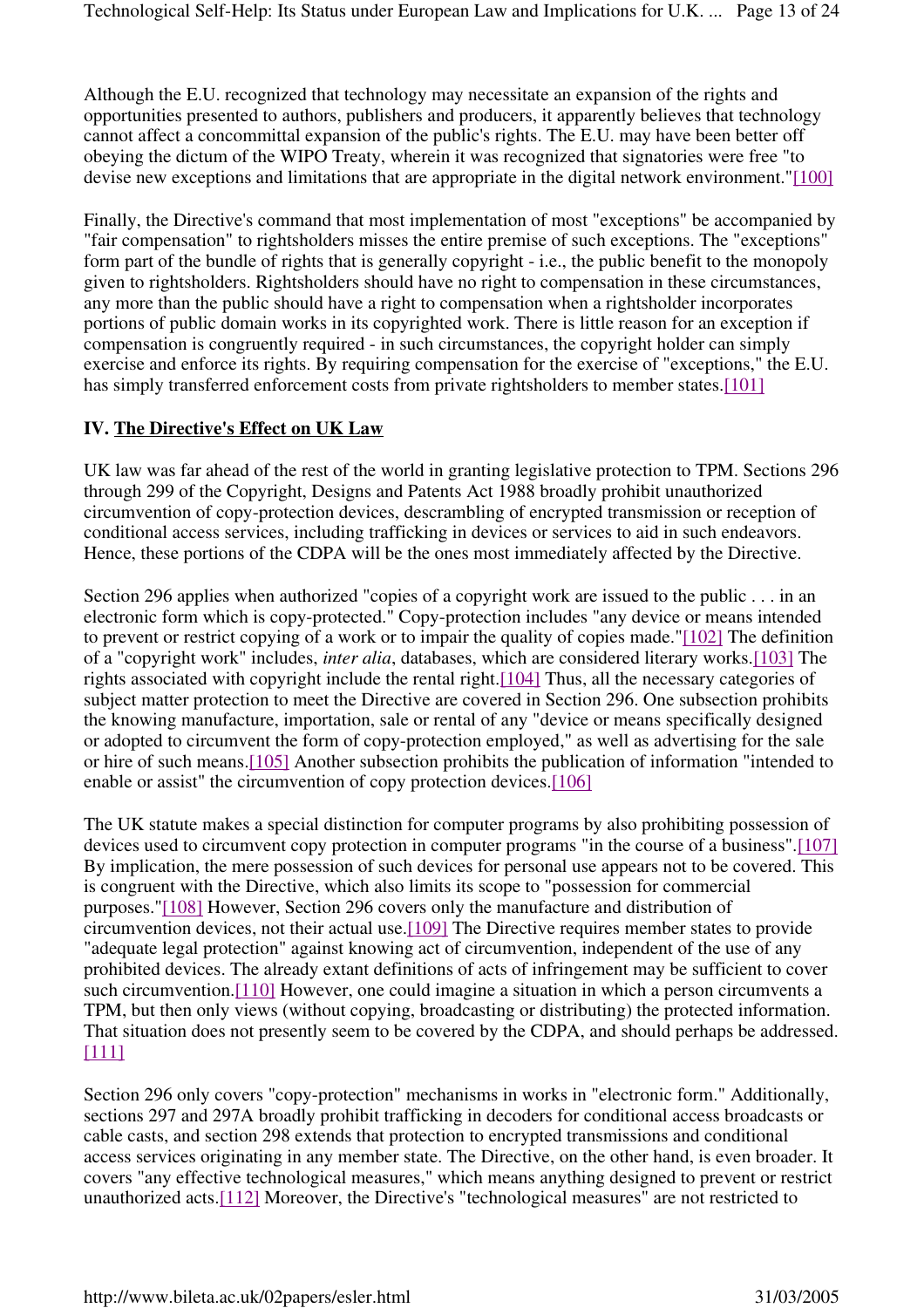those applied to works in electronic form. (However, the Directive's prohibitions on interfering with rights management information in Article 7 are limited to those in electronic form.) Thus, the definitions and language of Section 296 *et seq* should be expanded to incorporate the terms of the Directive.

With regard to adoption of the exception, certainly consideration should be given to adopting all 21 exceptions. However, as regards TPM, it is vital that the UK adopt at least all eight of the clearly permissible exceptions identified in Article 6(4). There are at least 42 public right exceptions to the general rights afforded copyright holders under the CDPA.[113] To some extent, these cover much of the exceptions permitted by the Directive. However, where the Directive permits it, further expansion should be considered. Moreover, given the detailed piecemeal approach of both the CDPA and the Directive with respect to public rights/exceptions, it may be more beneficial to eliminate the sections of the CDPA covering such subjects and replace it whole cloth with Article 5 of the Directive. To the extent possible, the eight Directive exceptions discussed above are analyzed below.

A. The Photocopying Exception (Art. 5(2)(a))

This provision has no direct analogue in the CDPA. Although various sections permit photocopying by certain actors, and for certain purposes, [114] there does not seem to be a generalized exception to the reproduction right as permitted under Art. 5(2)(a) of the Directive. However, the Directive requires that to enact this exception, the rightsholder must receive "fair compensation", which term is not actually defined in the Directive. Recital 35 gives some idea of what the Commission and Parliament had in mind:

> When determining the form, detailed arrangements and possible level of such fair compensation, account should be taken of the particular circumstances of each case. When evaluating these circumstances, a valuable criterion would be the possible harm to the rightsholders resulting from the act in question. In cases where rightsholders have already received payment in some other form . . . no specific or separate payment may be due. The level of fair compensation should take full account of the degree of use of technological protection measures referred to in this Directive. In certain situations where the prejudice to the rightholder would be minimal, no obligation for payment may arise.

In enacting a generalized exception for photocopying, it seems the least administratively burdensome compensation procedure may be to exclude a right to further payment in all but the most egregious cases, and leave policing of the right to rightsholders.

B. The Archival Copy Exception (Art. 5(2)(c)).

The general contours of this right appear to be already encased in Sections 32 through 44 of the CDPA covering educational institutions, libraries and archives. Given the detailed nature of those provisions, they should adequately fulfill the Directive's instruction to limit such exception to "specific acts" by libraries, educational establishments, museums and archives. In all likelihood, the only change necessary is to add a provision stating that circumventing TPM to accomplish these goals is permissible.

C. The Broadcasting Exception (Art. 5(2)(d)).

The CDPA seems to contain this exact exception. In Section 68, broadcasters and cable-casters are permitted to make copies or recordings of works which they have licensed so long as they are only used for the purpose of broadcasting or for inclusion in a cable programme, and so long as they are destroyed within 28 days of first being used. Laddie himself describes these as "ephemeral records", [115] as does the Directive. Again, the only change necessary would be to add that circumvention of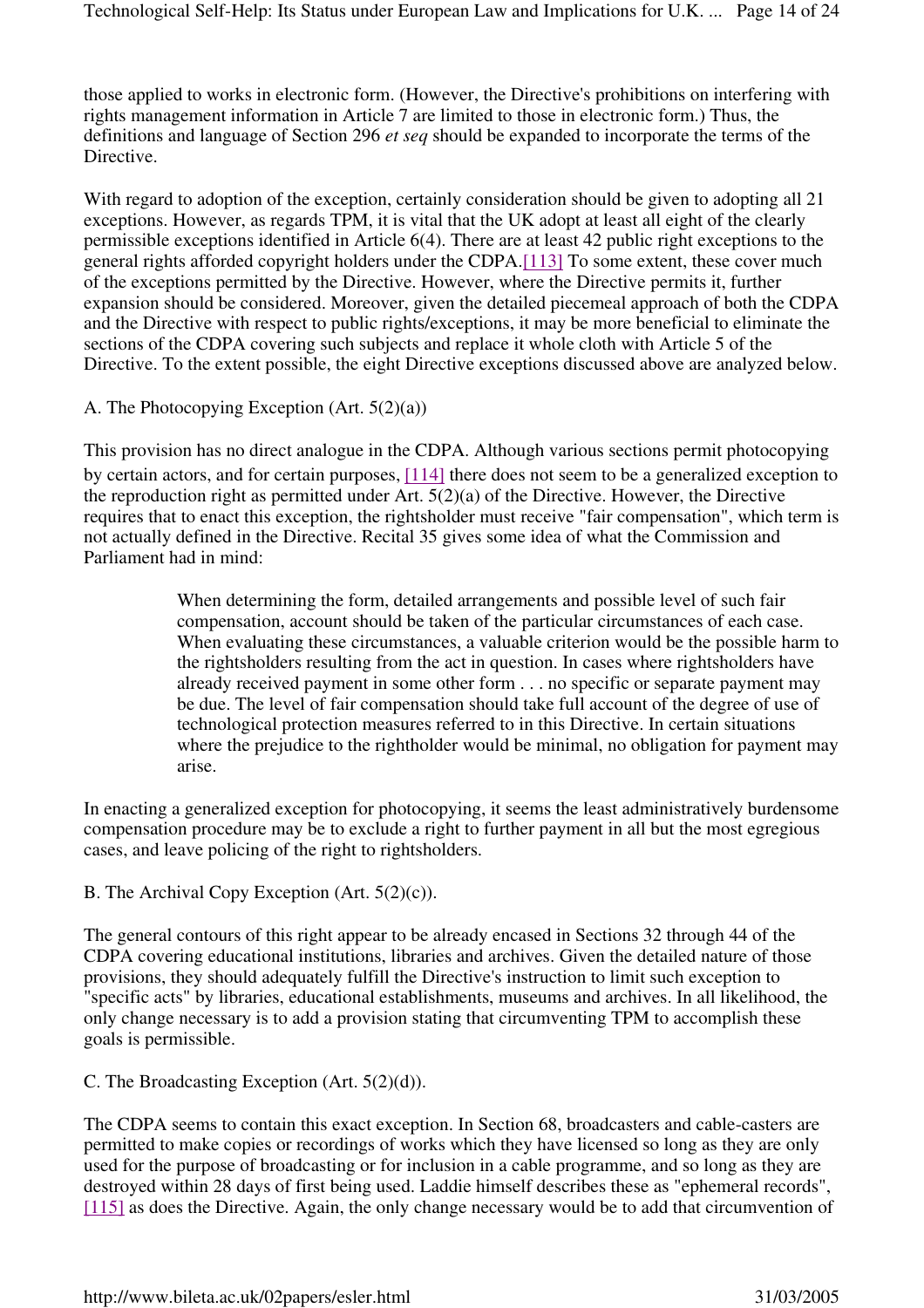TPM is permitted for such purposes.

D. The Non-Commercial Broadcast Exception (Art. 5(2)(e)).

Although not as directly on-point as the above example, this exception also appears to be contained in the CDPA. Section 72 permits free showing or playing in public of a broadcast or cable programme so long as the audience has not paid admission, which includes prisoners and residents. However, the Directive now requires that the rightsholder receive fair compensation for such showings. Given that rightsholders have lived without such "fair compensation" for at least the last decade, it would rational to conclude that the fair compensation for such incidental use is already included in the price of the initial broadcast license. Of course, the EU has already threatened the UK with an ECJ action regarding this exception, as it contends that the exception violates Article 8 of the Cable and Satellite Directive.[116]

E. The Teaching and Research Exception (Art. 5(3)(a)).

Although no section of the CDPA contains the exact language of the Directive, its spirit resides in a number of provisions. For instance, Section 29 exempts use for research and private study and Sections 32 through 36A carve out broad exceptions for educational uses. Although perhaps more detailed than the general language of Art. 5(3)(a) of the Directive, these provisions seem to capture its intent. Other than making explicit that circumvention of TPM for those purposes is permissible, it is likely few other changes need to be made.

F. The Disability Exception (Art. 5(3)(b)).

The Directive's mandate actually appears to be broader than that contained in the CDPA. Section 74 permits designated bodies (currently the National Subtitling Library for Deaf People) to produce copies of broadcasts or cable programmes modified for the special needs of the handicapped. The exception appears to permit reproduction and availability in this way for all works, not just broadcasts. This exception should be expanded to the full remit of the Directive.

G. The Governmental Exception (Art. 5(3)(e)).

As would be expected, the CDPA already contains - in Sections 45 through 50 --broad exceptions for the purpose of government function. The only suggested change is to make clear that circumvention of TPM for these purposes is permitted.

H. The Home Copying Exception (Art. 5(2)(b)).

Limited though it may be, it is the home copying (e.g., recording) right which generally garners the most headlines, and which consumers consider to be a right, while rightsholders consider it to be theft. Section 70 of the CDPA explicitly permits "time-shifting" of broadcasts and cablecasts, and Section 71 permits photographs to be taken from such broadcasts. Moreover, Section 29 provides an exception for research and private study of literary works, excepting databases, or dramatic, musical or artistic works. Nonetheless, the Directive seems to give a broader and more generalized right. This brings to mind the observations of Lord Templeman in the *Amstrad* case (which allowed the sale of dual cassette recorders over the objections of rightsholders):

> From the point of view of society the present position is lamentable. Millions of breaches of the law must be committed by home copiers every year. Some home copiers may break the law in ignorance, despite extensive publicity and warning notices on records, tapes and films. Some home copiers may break the law because they estimate that the chances of detection are non-existent. Some home copiers may consider that the entertainment and recording industry already exhibit all the characteristics of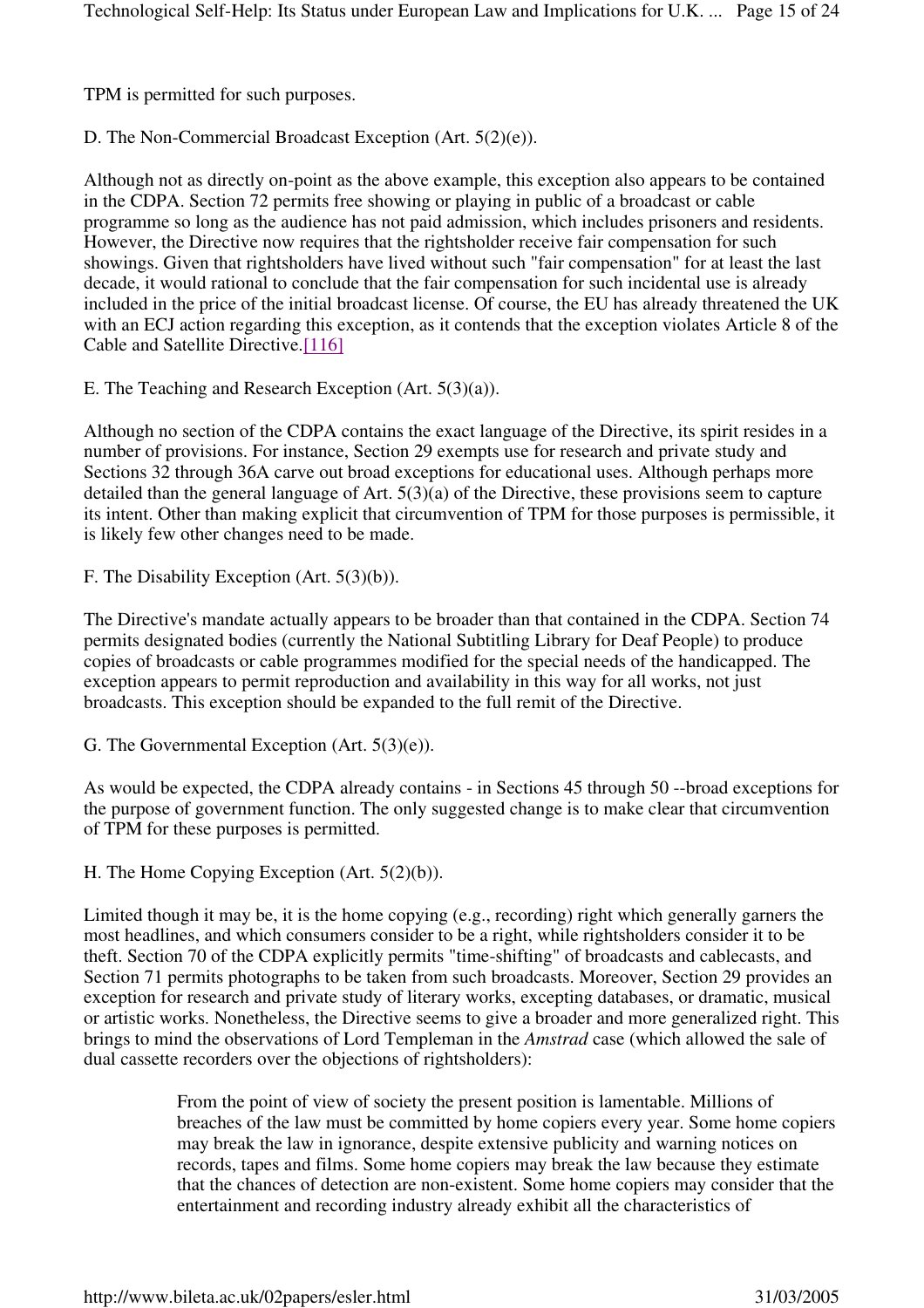undesirable monopoly - lavish expenses, extravagant earnings and exorbitant profits and that the blank tape is the only restraint on further increases in the prices of records. Whatever the reason for home copying, the beat of Sergeant Pepper and the sousing sounds of the Miserere from unlawful copies are more powerful than law-abiding instincts or twinges of conscience. A law which is treated with such contempt should be amended or repealed. [117]

This exception, meager though it is, should also be adopted.

## **V. Conclusion**

That rightsholders should use technology to protect their works is unremarkable. Technological protection measures have the ability to lower transaction and enforcement costs, and may eventually lead to a diminution in the role of (and need for) publishers and assorted other non-creatives to disseminate works. While dangers exist - of invasion of privacy, of locking up public domain and public use works, of industry monopolization, and generally of a diminution of public rights - TPM still generally can be a benefit to all. With or without legislative encouragement, rightsholders will increasingly rely on technology to monitor and enforce their rights. After all, a strong lock is worth a hundred policemen.

However, that legislative bodies should rush to heap legal protection upon such technology, rather than seeking only to protect the public's rights, is remarkable. As demonstrated by Article III of the Information Society Directive, such attempts are also fraught with unintended consequences. When dealing with technology, legislatures would be wise to reference the Hippocratic Oath: "First, do no harm." In trying to use the crude bludgeon of the law, the EU may have done little to stop piracy, but much to engender resentment and confusion amongst the non-rightsholder populace.

[1] B.A. 1987, University of Pennsylvania; J.D. 1992, Georgetown University Law Center. This draft paper forms part of the author's ongoing research into the intersection of technological protection measures and the law for his dissertation topic in the L.L.M. programme at the London School of Economics. Special thanks go to Andrew Murray of the L.S.E. for his wisdom, advice and support in that endeavor. Comments, criticisms and corrections are appreciated.

[2] Lawrence Lessig, CODE AND OTHER LAWS OF CYBERSPACE 127 (1999).

[3] Wendy McAuliffe, "Michael Jackson rocks the copy-protection world", available at http://news.zdnet.co.uk/story/0,,t269-s2095931,00.html (last visited on Dec. 7, 2001). It is believed that Sony used a variant of Macrovision's SafeAudio protection

[4] Frank Thorsberg and Tom Spring, "New Shackles on Your CD, Video Copying", available at http://www.pcworld.com/resource/printable/article/0,aid,68799,00.asp (last visited on Feb. 2, 2002). These attempts to include copy protection in CDs surreptitiously have led to fraud lawsuits in the U.S., the first of which was recently settled favorably to the plaintiff. The complaint and settlement document are both available at http://www.techfirm.com (last visited on February 27, 2002).

[5] John Gilmore, "What's Wrong with Copy Protection", available at http://www.toad.com/gnu/whatswrong.html (last visited on Dec. 7, 2001).

[6] Gilmore, *supra* n. 5

[7] Declan McCullagh, "RIAA Wants to Hack Your PC", available at http://wired.com/news/print/0,1294,47552,00.html. As reported there, the text of the proposed bill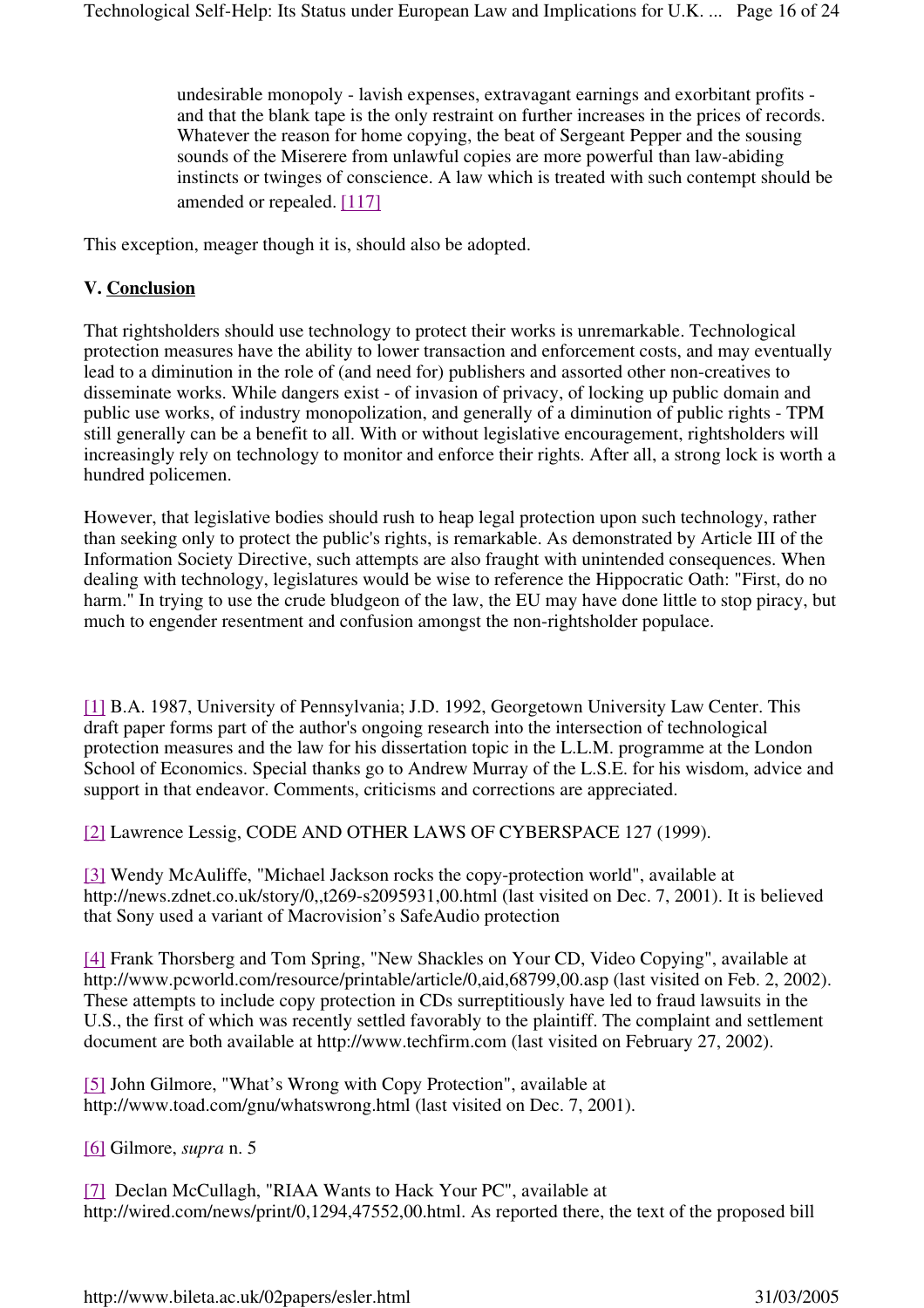would prevent actions being brought "arising out of any impairment of the availability of data, a program, a system or information, resulting from measures taken by an owner of copyright in a work of authorship, or any person authorized by such owner to act on its behalf, that are intended to impede or prevent the infringement of copyright in such work by wire or electronic communication.""

[8] *See* Information Society Directive, Art. 6. *See also* Lee A. Bygrave, "The Technologisation of Copyright: Implications for Privacy and Related Interests," E.I.P.R. 2002, 24(2), 51, 54-55 (suggesting that such monitoring technologies may be covered by Article 6).

[9] Under an expansive "first use" doctrine, the rightsholder's rights would be exhausted upon first sale, hence rendering reuse or resale outside of the designated region a concern outside the realm of traditional copyright law. However, Article 4 of the Directive now mandates only community-wide exhaustion, effectively validating this previously questionable practice.

[10] *See, e.g.*, Jane C. Ginsburg, "Copyright and Control over New Technologies of Dissemination", 101 Col. L. Rev. 1613, 1646-47 (2001); Note, "Exploitative Publishers, Untrustworthy Systems, and the Dream of A Digital Revolution for Artists", 114 Harvard L. Rev. 2438, 2446-48 (2001).

[11] Eugene Henderson, "Cheek! That's my tune in The Full Monty", Daily Express, Feb. 6, 2002, at 5. Ultimately, the mix-up was sorted, and Anthony is now receiving "a flood of royalty payments from home and abroad that could eventually hit £500,000."

[12] This very outcome was predicted in Charles Clark's seminal article, "The Answer to the Machine is the Machine", in THE FUTURE OF COPYRIGHT IN A DIGITAL ENVIRONMENT (P. Bernt Hugenholtz ed., 1996).

[13] Others have broken the same technologies down into three or four categories. *E.g*., Kamiel J. Koelman and Natali Helberger, "Protection of Technological Measures" in COPYRIGHT AND ELECTRONIC COMMERCE (2000) (four categories); E. Schlacter, "The Intellectual Property Renaissance in Cyberspace: Why Copyright Law Could Be Unimportant on the Internet", 1997 Berkeley Tech. L. J. 15 (three categories). However, the 1996 WIPO Treaties, the Digital Millennium Copyright Act (17 U.S.C. § 1201 *et seq*.) and the Information Society Directive use only two categories - technological protection and rights management systems.

[14] Charlotte Waelde, "The Quest for Access in the Digital Era: Copyright and the Internet," 2001 (1) JILT, at 3-4, available at http://elj.warwick.ac.uk/jilt/01-1/waelde.html (last visited on Feb. 5, 2002).

[15] Dean S. Marks and Bruce H. Turnbull, "Technical Protection Measures: The Intersection of Technology, Law and Commercial Licenses", 22 E.I.P.R. 198, 212 (2000). A virtually identical article by Marks and Turnbull is also available on the WIPO website.

[16] Copy-bots are "robots" or "spiders" which search, analyze and categorize the content of the Web. Waelde, *supra* n. 14, at 4; *see also* Lawrence Lessig, THE FUTURE OF IDEAS (2001), at 169 (explaining the functions of "bots" and "spiders")

[17] Patricia Akester, "Survey of Technological Measures for Protection of Copyright", Ent. L.R. 2001, 12(1), 36, 37.

[18] Declan McCullagh, "SDMI Code-Breaker Speaks Freely", available at [ (last visited Dec. 10, 2001).

[19] McCullagh, *supra* n. 19. Felten responded by filing his own suit, asking the court to declare that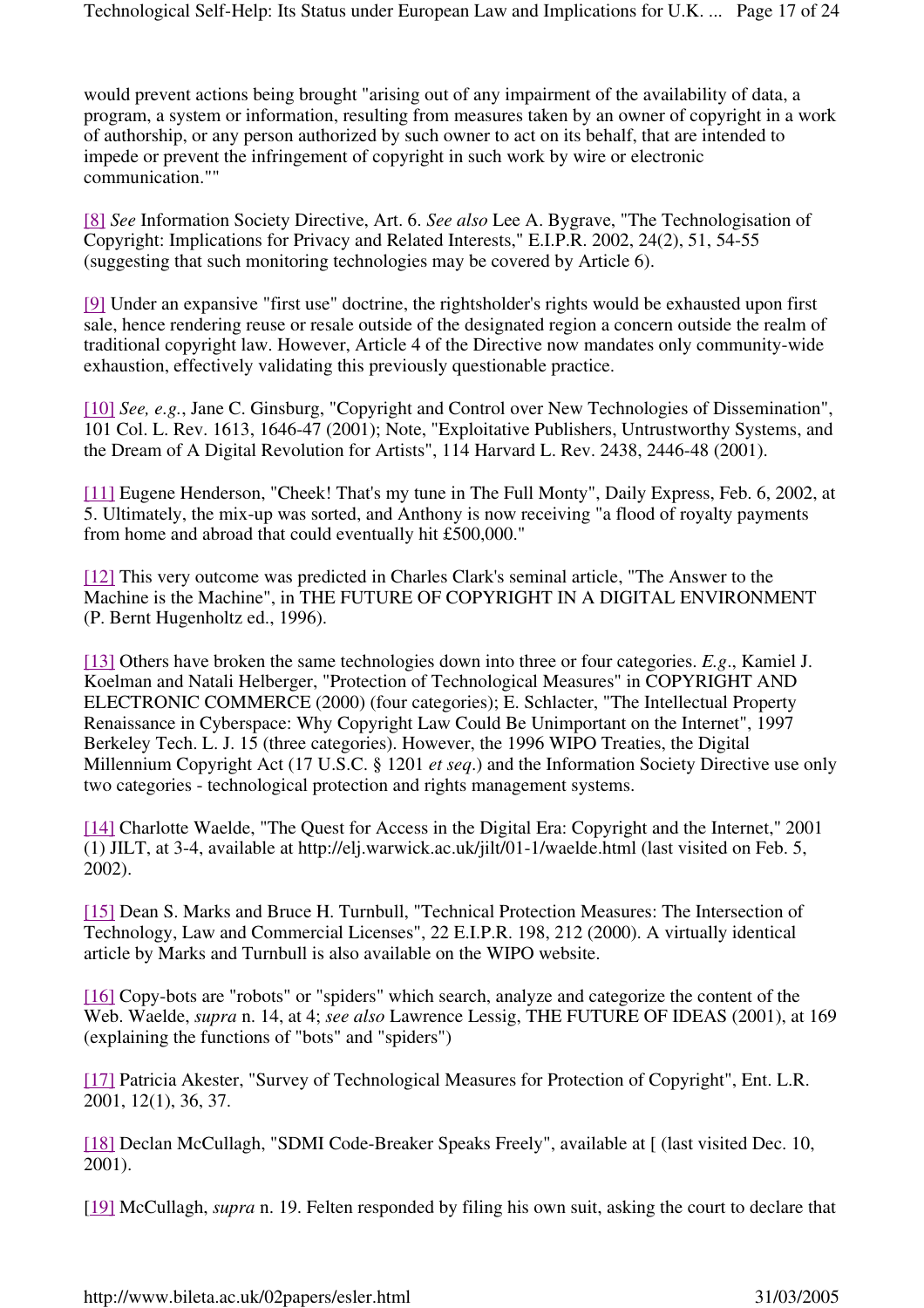he was free to disclose his work without liability. The district court dismissed that suit for lack of standing, and it is presently on appeal.

[20] Akester, *supra* n. 17, at 37. This is also sometimes referred to as the Macrovision system.

[21] "Digital bits which immediately precede or are embedded in the content that indicate whether copying is authorized. These flags can become elaborate in defining numbers of copies or length of time for viewing, etc." Marks and Turnbull, *supra* n. 15, at 212.

[22] Akester, *supra* n. 17, at 37.

[23] Akester, *supra* n. 17, at 37.

[24] 17 U.S.C. § 1002.

[25] Marks and Turnbull, *supra* n. 15, at 212.

[26] Marks and Turnbull, *supra* n. 15, at 212.

[27] Most of this narrative is condensed from Marks & Turnbull's article, *supra* n. 15. Further citation to the article will only be given for direct quotations. As Marks and Turnbull were apparently both players in this drama - Marks as representative for Time Warner and Turnbull as representative of Matsushita Electric Industrial Company Ltd. - they are uniquely positioned to give the history of CSS.

[28] This is an age-old struggle. As observed by Lord Templeman in the *Amstrad* decision: "Although the two industries [electronic equipment industry and entertainment industry] are interdependent and flourish to their mutual satisfaction there is one area in which their interests conflict. It is in the interests of the electronic equipment industry to put on the market every facility which is likely to induce customers to purchase new machines made by the industry. It is in the interests of the entertainment industry to maintain a monopoly in the reproduction of entertainment. Facilities for recording and reproducing incorporated in machines sold to the public by the electronic equipment industry are capable of being utilized by members of the public to copy the published works of the entertainment industry, thus reducing the public demand for original works and recordings of the entertainment industry itself." *C.B.S. Songs Ltd. v. Amstrad Consumer Elect. Plc*., [1988] A.C. 1013, 1045-46.

[29] Marks & Turnbull*, supra* n. 15, at 205.

[30] "[A]ny party that wants to use the CSS technology - either to encrypt content or decrypt content--must obtain a license. The license not only gives the party the right to use the technology, but also provides the party with the relevant necessary technical "locks" and "keys". Because a license is necessary to use the CSS technology, this license can impose obligations as to how the technology is used and how content should be treated once it is decrypted." Marks & Turnbull, *supra* n. 15, at 206.

[31] Marks & Turnbull, *supra* n. 15, at 208.

[32] The same type of system, albeit with a different encryption system, is also being developed by the same industry groups for a new music format called DVD audio. Marks & Turnbull, *supra* n. \_\_, at 209-10.

[33] *Universal City v. Reimerdes*, \_\_\_ F.3d \_\_\_, Docket No. 00-9185 (2nd Cir. 2001), available at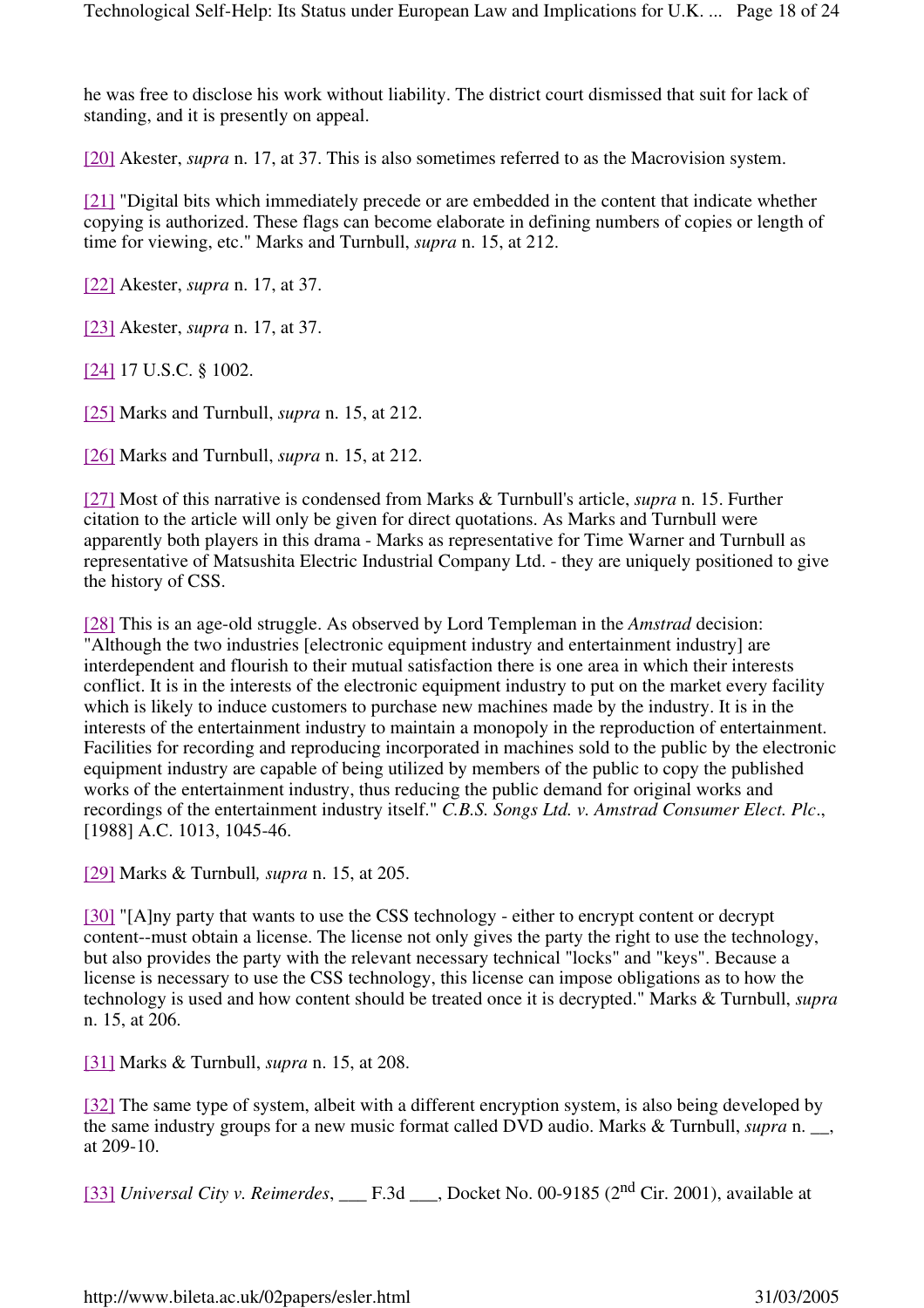http://laws.lp.findlaw.com/2nd/009185.html (last visited on December 3, 2001). After extreme pressure was brought to bear on Norwegian authorities, one of the alleged programmers (or publishers) – Jon Johansen -- was indicted under Norwegian Criminal Code Section 145.2, which outlaws circumventing another's security measures to access data without authorization. EFFector, 15(5), Feb. 14, 2002. Oddly, Johansen only circumvented alleged security measures embedded on a DVD which he legally owned, and to which he presumably had legal access. If he is successfully prosecuted, it would seem possible that lending someone else a DVD in Norway, or even watching a rental DVD which is overdue, could result in criminal prosecution.

[34] "Within six weeks [of the release of DeCSS], four lawsuits had been filed in four separate jurisdictions, seeking under many legal theories the quashing the code. Within three weeks of the filing of the suits, two injunctions had been entered against people who posted DeCSS code and even against journalists who linked to DeCSS." Lessig, *supra* n. 16, at 189-90.

[35] *Reimerdes*, *supra* n. 33. According to one of the litigants' web site

(http://www.2600.com/news/display.shtml?id=953, last visited Feb. 16, 2002), the on-line magazine has now sought *en banc* review of the panel's decision. For a comprehensive overview of the various iterations

[36] Marks & Turnbull, *supra* n. 15, at 208

[37] Marks & Turnbull, *supra* n. 15, at 208.

[38] Marks & Turnbull, *supra* n. 15, at 209.

[39] Marks & Turnbull, *supra* n. 15, at 208-09.

[40] EFFector, 15(5), Feb. 14, 2002.

[41] Rightsholders have a tattered history of "crying wolf" over the detrimental impact of new technologies on their rights (and income stream). For instance, in 1982, Jack Valenti, then chief of the Motion Picture Association of America, colorfully predicted under oath that the VCR would toll the death knell on America's film industry: "I say to you that the VCR is to the American film producer and the American public as the Boston Strangler [a serial rapist and murderer] is to the woman home alone." *Home Recordings of Copyrighted Works: Hearings on H.R. 4783 et al. Before*  the Subcommittee on Courts of the House Comm. on the Judiciary, 97<sup>th</sup> Cong. 8 (1982). Despite those dire predictions, VCR technology turned out to be a boon to the film industry.

[42] At that time, the Netherlands, Denmark, Germany, Spain, France and Portugal all explicitly permitted home copying of audio and video material for private use. 1988 Green Paper, at 104-105. Most often, that right was balanced with potential compensation for most rights-holders through a levy on blank recording media and recording equipment. 1988 Green Paper, at 105-07. Although the report also looked at a number of studies investigating the effect of home recording on audio and video markets, it concluded that the effects were "far from clear." 1988 Green Paper, at 113.

[43] 1988 Green Paper, at 119. The Green Paper also noted that, at that time, rightsholders were resigned to the inevitability of home copying, and therefore were promoting "legal provisions which recognized the practice as legitimate but ensured a reasonable return to right holders as the most solid basis for a solution." 1988 Green Paper, at 121.

[44] 1988 Green Paper, at 121.

[45] 1988 Green Paper, at 124.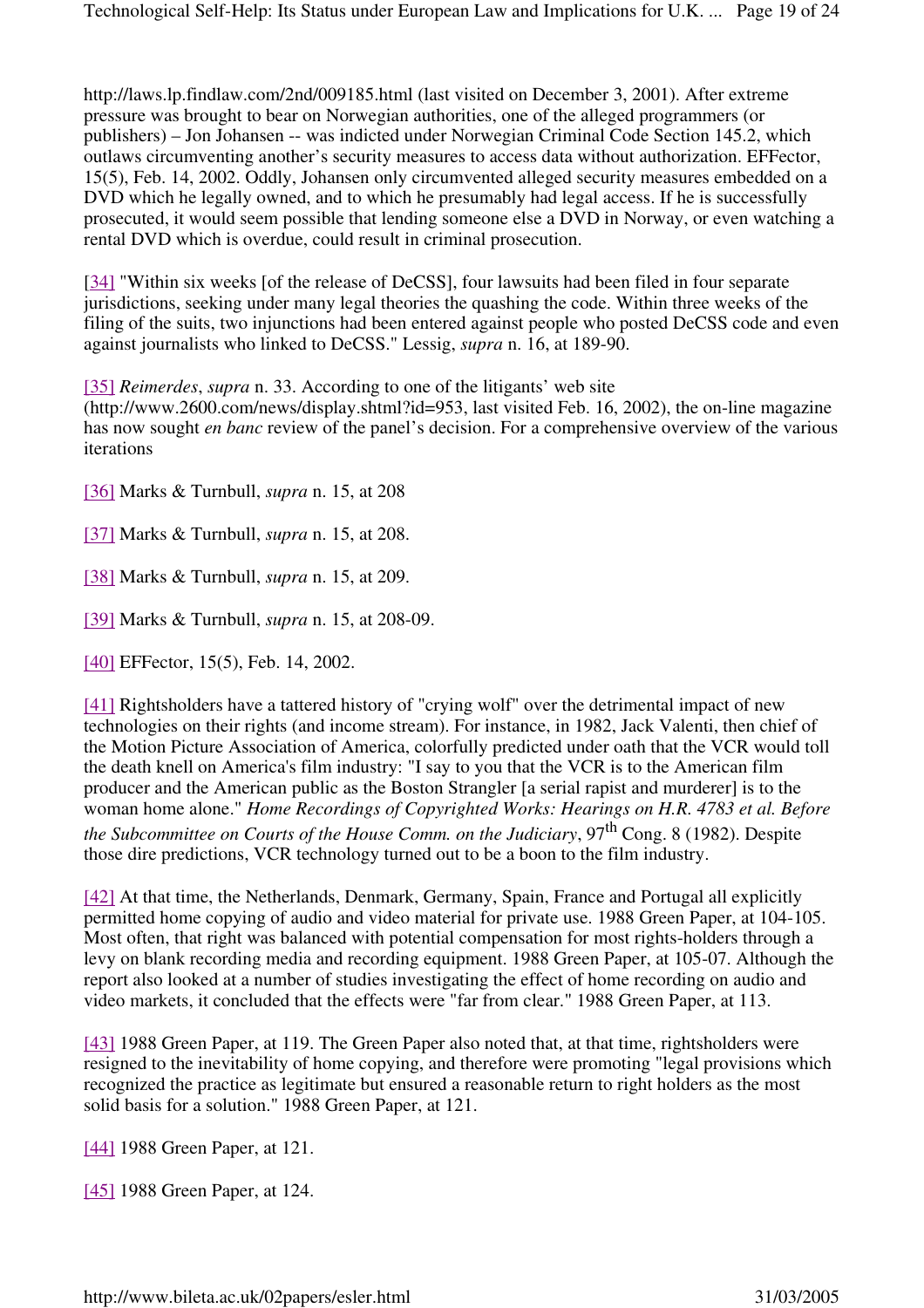[46] 1988 Green Paper, at 108-09, 125.

[47] 1988 Green Paper, at 131. Throughout the report, the Commission used the term "audio-visual" as shorthand for both audio and video works.

[48] 1988 Green Paper, at 131.

[49] Michael P. Ryan, KNOWLEDGE DIPLOMACY: GLOBAL COMPETITION AND THE POLITICS OF INTELLECTUAL PROPERTY, at 162 (1998).

[50] Available at http://www.uspto.gov/web/offices/com/doc/ipnii (last visited on January 31, 2002).

[51] Lehman Report, Executive Summary at 2 (emphasis added). Hence, from its earliest stages of grappling with the profound changes being wrought by the Internet and related technologies, the predilection of the United States government has been to view cyberspace as a vast commercial space. By viewing this space through the lens of commerce, it was inevitable that non-commercial interests - including free speech and fair use - would receive less governmental attention.

[52] Lehman Report, at 177.

[53] Lehman Report, at 230.

[54] Those bills, which eventually lead to the Digital Millennium Copyright Act, read as follows: "No person shall import, manufacture, or distribute any device, product or component incorporated into a device or product, or offer or perform any service, the primary purpose or effect of which is to avoid, bypass, remove, deactivate, or otherwise circumvent, without authority of the copyright owner or the law, any process, treatment, mechanism or system which prevents or inhibits the violation of any of the exclusive rights of the copyright owner under section 106 [of the Copyright Act]." HR 2441, 104<sup>th</sup> Cong., 1<sup>st</sup> Sess. (1995); S. 1284, 104<sup>th</sup> Cong., 1<sup>st</sup> Sess. (1995) ("1995 U.S. Bills").

[55] Ryan, *supra* n. 49, at 176.

[56] Ryan, *supra* n. 49, at 176-77.

[57] Ryan, *supra* n. 49, at 177.

[58] Thomas C. Vinje, "The New WIPO Copyright Treaty: A Happy Result in Geneva," [1997] E.I.P.R. 230.

[59] Vinje, *supra* n. 58.

[60] Indeed, recital 15 of the Directive makes this link explicit.

[61] *See generally* Marc Bonofacio, "The Information Society and the Harmonization of Copyright and Related Rights: (Over)Stretching the Legal Basis of Article 95(100A)", L.I.E.I. 1999/1+2, 1, 27- 33 (describing many of the documents and regulations dealing with "information society" issues).

[62] 1996 Green Paper, at 9-19.

[63] Bonofacio, *supra* n. 61, at 49.

[64] Rico Calleja, "Copyright Directive Adopted - and About Time Too!", 3 Elect. Bus. L. 1 (June 2001).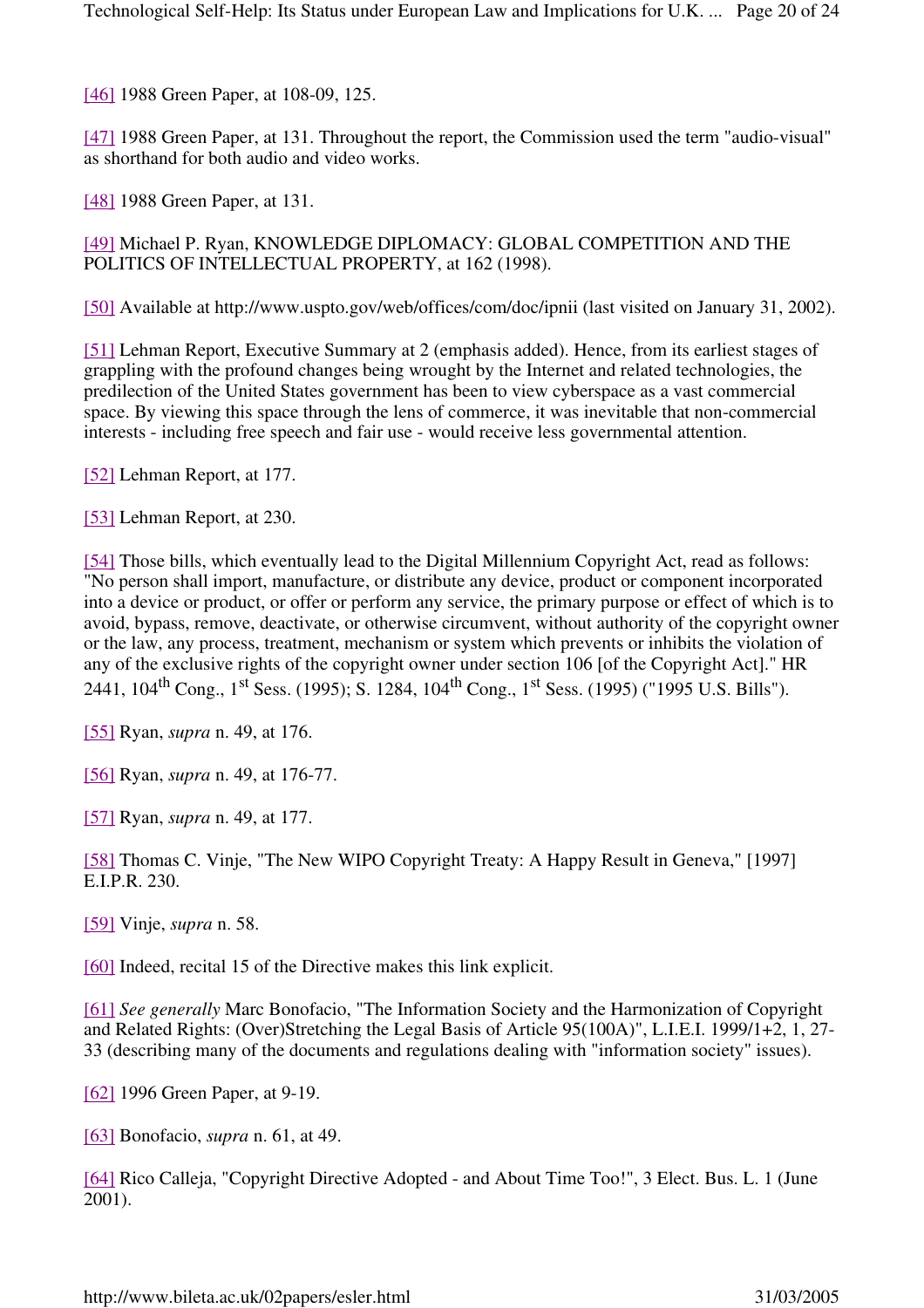[65] Herman Cohen Jehoram, "European Copyright Law - Ever More Horizontal", 32 Int. Rev. of Ind. Prop. & Copyright L. 532, 539 (2001).

[66] Information Society Directive, recital 5. At least one commentator described the "making" available to the public" right contained in Article 3 as "the new on-line right." Adolf Dietz, "The Protection of Intellectual Property in the Information Age - The Draft E.U. Copyright Directive of November 1997," I.P.Q. 1998, 4, 335, 348. *See also* J.A.L. Sterling, WORLD COPYRIGHT LAW, at 568 (1999) (describing the same right in the 1996 WIPO Copyright Treaty as "in effect both an extension and clarification of the rights accorded in this area by the Berne Convention.").

[67] Information Society Directive, recital 6.

[68] This concern had been expressed by the Commission as early as 1996. Bonofacio, *supra* n. 61, at 30. Given that early warning by the Commission, the European member states' agreement on the language of the 1996 WIPO Treaties, and the absence of any concrete examples of such divergence, it is again questionable whether such differences were ever likely to appear.

[69] Information Society Directive, Art. 3.

[70] Information Society Directive, Recital 9. A similar canard has been repeated in other directives. *E.g.,* Council Directive 93/98/EEC (the "Term Directive"), Recital 10.

[71] Commentators have already noted that very high level of protection may actually stifle competition and innovation: "If the `high level' of protection is too high, creation and innovation may be impeded rather than promoted. This may occur where more aspects of a work receive protection and/or receive stronger, more effective protection. As a result, re-using already created material to create new works may become more difficult." Thomas Heide, "The Approach to Innovation Under the Proposed Copyright Directive: Time for Mandatory Exceptions", I.P.Q. 2000, 3, 215, 218.

[72] Some commentators have already questioned whether the Directive might actually be ultra vires, and perhaps in danger of annulment through a legal challenge. *E.g.,* W.R. Cornish, INTELLECTUAL PROPERTY: PATENTS, COPYRIGHTS, TRADEMARKS AND ALLIED RIGHTS (4<sup>th</sup> ed. 2001), at 545 (hereinafter "Cornish"); P. Bernt Hugenholtz, "Why the Copyright Directive is Unimportant, and Possibly Invalid", E.I.P.R. 2000, 22(11), 449-505. *See also* Bonofacio, *supra* n. 61 (questioning whether protection of the internal market is the proper basis for the Directive). Unfortunately, challenges to other directives in the intellectual property harmonization field on that basis have not been particularly successful. *E.g., Netherlands v. European Parliament and Council*, Case C-377/98, [2001] ECR 0 (in challenge to Directive 98/44/EC on the legal protection of biotechnological inventions, ECJ held that harmonization even without disunity is permissible "to prevent the emergence of future obstacles to trade . . . provided that the emergence of such obstacles is likely and the measure in question is designed to prevent them").

[73] The Directive states only that it is explicitly authorized by Articles 47(2), 55 and 95 of the Treaty establishing the European Community. None of these articles are directly relevant to the subject matter of the Directive. Perhaps better authority exists somewhere in the penumbra of the Treaty.

[74] Information Society Directive, recital 12.

[75] Information Society Directive, recital 22. It seems odd that a concern not expressed in the Treaty--intellectual property - should trump a concern explicitly set forth in the Treaty of Rome.

[76] TPM used to protect computer programs is considered to be outside of the scope of the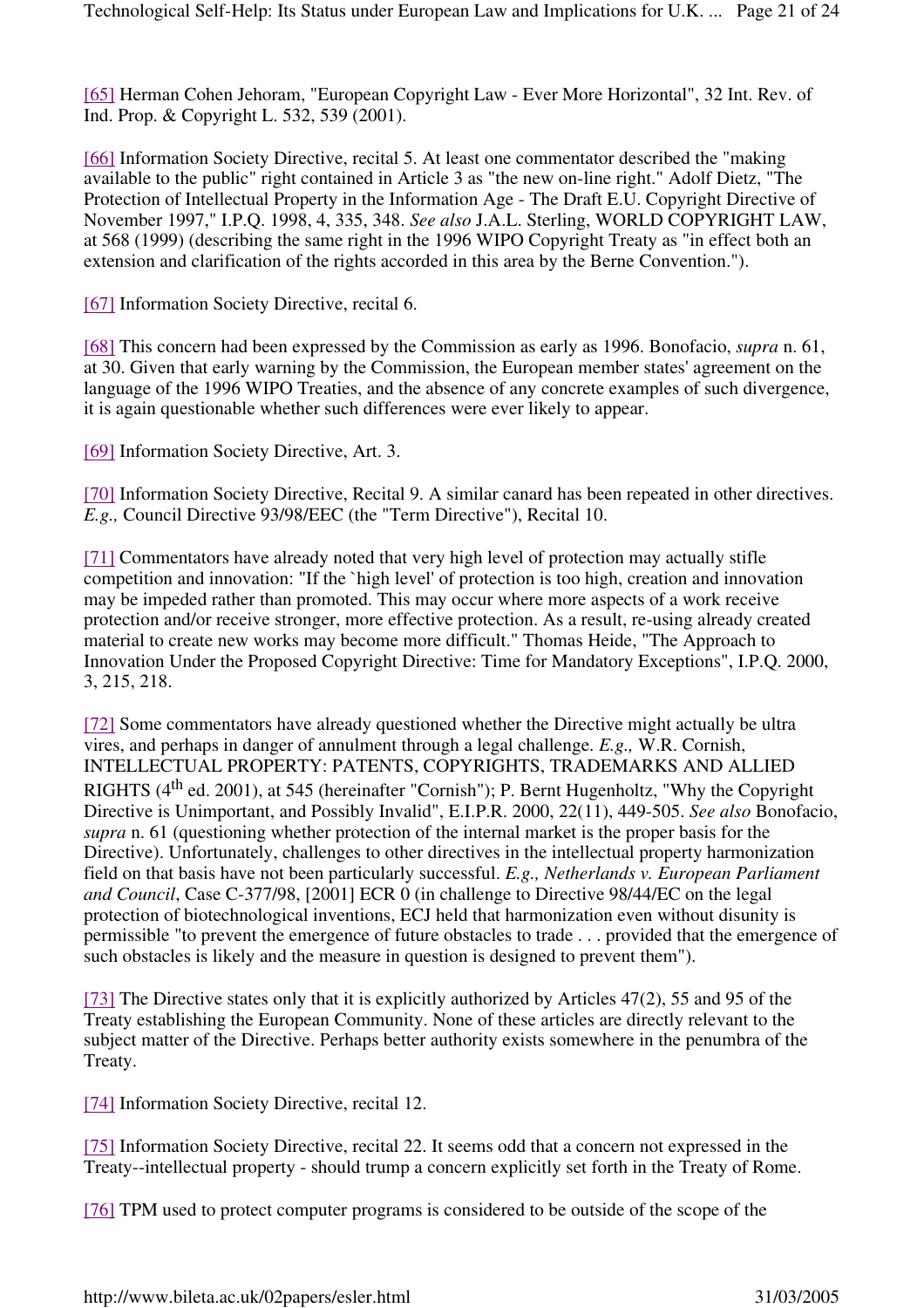Directive, having already been addressed in Directive 91/250/EEC (the "Software Directive"). Information Society Directive, recital 50. The specific provision of the Software Directive dealing with TPM requires Member States to provide "appropriate remedies against a person . . . (c) . . . putting into circulation [or possessing] any means the sole intended purpose of which is to facilitate the unauthorized removal or circumvention of any technical device which may have been applied to protect a computer program." Software Directive, Article 7(1)(c).

[77] Information Society Directive, recital 47. *See also* recitals 13, 39, 48, 49, 51, 52, 53, 54, 55, 56, 57 (further discussing the need for legal protection for technological protection measures).

[78] *See, e.g*., Yu, *supra* at 3 (suggesting that "all the rights stipulated in the directive already exist in national copyright laws).

[79] Information Society Directive, Art. 6(1).

[80] Information Society Directive, Art. 6(3).

[81] Information Society Directive, Art. 6(3). I contend the term "effective" - in both this Directive and the WIPO Treaties - is redundant and circular because any truly "effective" TPM does not need legal protection against circumvention since it should be uncrackable. It is only when a workaround or crack is found that it suddenly needs legal protection against such circumvention, at which point it is certainly *not* "achiev[ing] its protection objective."

[82] Information Society Directive, Art. 6(2).

[83] Information Society Directive, Art. 6(2).

[84] Art. 6(4).

[85] It remains to be seen whether that proviso, in conjunction with legal norms outside the scope of the Information Society Directive (such as free speech rights) might also pry open the otherwise closed list of exceptions provided by the Directive in Article 5.

[86] Information Society Directive, Art. 7(1).

[87] Information Society Directive, Art. 7(2).

[88] See 1996 WIPO Copyright Treaty, Art. 11 and 12; 1996 WIPO Performances and Phonograms Treaty, Art. 18 and 19.

[89] This exhaustive list goes well beyond the spirit, if not the scope, of the 1996 WIPO Copyright Treaty. Article 10 of that Treaty states (as does Article 9(2) of Berne) that signatories may provide exceptions or limitations to the rights protected in "certain special cases that do not conflict with a normal exploitation of the work and do not unreasonably prejudice the legitimate interests of the author." The Agreed Statement to Article 10 of the 1996 WIPO Treaty wisely states that signatories retained the right to "devise *new* exceptions and limitations that are appropriate in the digital environment" [emphasis added]. Rather than retaining Article 10's flexibility in the face of rapid technological changes, the Council and Parliament have instead attempted to codify every *existing* European exception and virtually outlawed member states' ability to respond to future developments which may threaten copyright's common well. *See generally* P. Bernt Hugenholtz, "Why the Copyright Directive is Unimportant, and Possibly Invalid", 2000 E.I.P.R. 499 (criticizing the Directive in its draft stage).

[90] Information Society Directive, Art. 6(4) (emphasis added).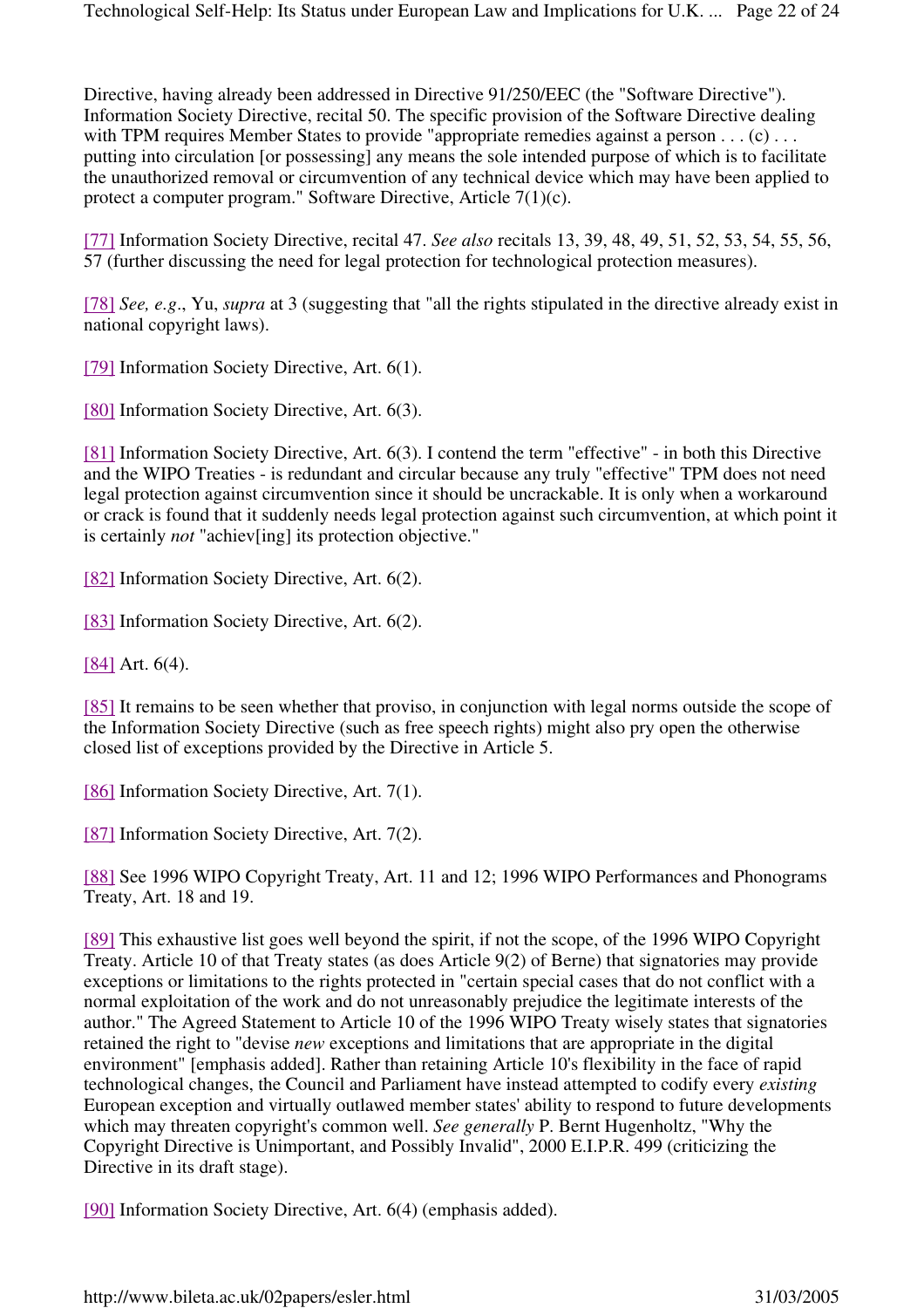[91] Information Society Directive, Art. 6(4).

[92] Information Society Directive, Art. 6(4).

[93] Information Society Directive, Art. 6(4).

[94] *See generally*, Thomas Heide, "The Berne Three-Step Test and the Proposed Copyright Directive", E.I.P.R. 1999, 21(3), 105-109 (criticizing an earlier draft of the Directive which attempted to alter the "three-step test" to make it even more beneficial to rightsholders). Inclusion of this test raises an interesting statutory interpretation question: are the "normal exploitation" and "legitimate rights" to be judged by expectations in 1971 when Berne was last amended? If so, the clause seems strangely anachronistic in an Information Society directive.

[95] This same ambiguous "without authority language" is also contained in Article 12 of the 1996 WIPO Copyright Treaty, and Article 19 of the 1996 WIPO Performances and Phonograms Treaty. The Agreed Statement for both Articles also does not explain this language.

[96] *Cf.* Christophe Collard and Christophe Roquilly, "Closed Distribution Networks and E-Commerce: Antitrust Issues in the European Context," presented at the 16<sup>th</sup> BILETA Annual Conference, available at http://www.bileta.ac.uk/01papers/collard.html (last visited on February 21, 2002). In the United States, similar antitrust concerns have led to a Justice Department investigation into the music industry, and have convinced the judge presiding over the *Napster* litigation to permit Napster to investigate further the antitrust implications of the music industries' competing, but closed, music delivery systems. As stated by Judge Patel in her order in the *Napster* case, "even a naif must realize that in forming and operating a joint venture, [the music industry's] representatives must necessarily meet and discuss pricing and licensing, raising the specter of possible antitrust violations." *In Re Napster Copyright Litigation*, Nos. MDL 00-1369 MHP, C 99-5183 MHP (N.D. Cal) (Feb. 22, 2002 Memorandum and Order), available at

http://news.findlaw.com/hdocs/docs/napster/napster022102ord.pdf (last visited on March 1, 2002).

[97] There is one mandatory exception contained in Article 5(1) of the Directive for "temporary acts of reproduction . . . which are transient or incidental [and] an integral and essential part of a technological process and whose sole purpose is to enable" network transmissions or a lawful use. Surprisingly, this is not one of the exceptions specifically called out for inclusion as regards TPM in Article 6(4). Perhaps the assumption is that this exception automatically applies, but as explained above, Article 6(4) does more to confuse this issue than clarify it.

[98] Justice Laddie correctly describes such exceptions generally as the "rights of the public." Laddie, Prescott and Vitoria, 1 THE MODERN LAW OF COPYRIGHT Ch. 20 (3<sup>rd</sup> Ed. 2000).

[99]Although writing over a century ago, Justice Oliver Wendell Holmes, Jr. made a similar observation with respect to easements and rights of way over real property (which of course could be thought of as "exceptions" to the otherwise unfettered rights of the owner of the servient estate): "A right of way, it might have been argued, is not to be approached from the point of view of contract. It does not presuppose any promise on the part of the servient owner. His obligation, although more troublesome to him than to others, is the same as that of every one else. It is the purely negative duty not to obstruct or interfere with a right of property." Oliver Wendell Holmes, Jr., THE COMMON LAW 387 (Dover ed. 1991).

[100] 1996 WIPO Copyright Treaty, Agreed Statement Concerning Article 10.

[101] Indeed, it is odd that the EU would not require some *quid pro quo* from rightsholders for this shift in enforcement burden, such as limiting their rights to pursue private lawsuits if administrative means of compensation are enacted.